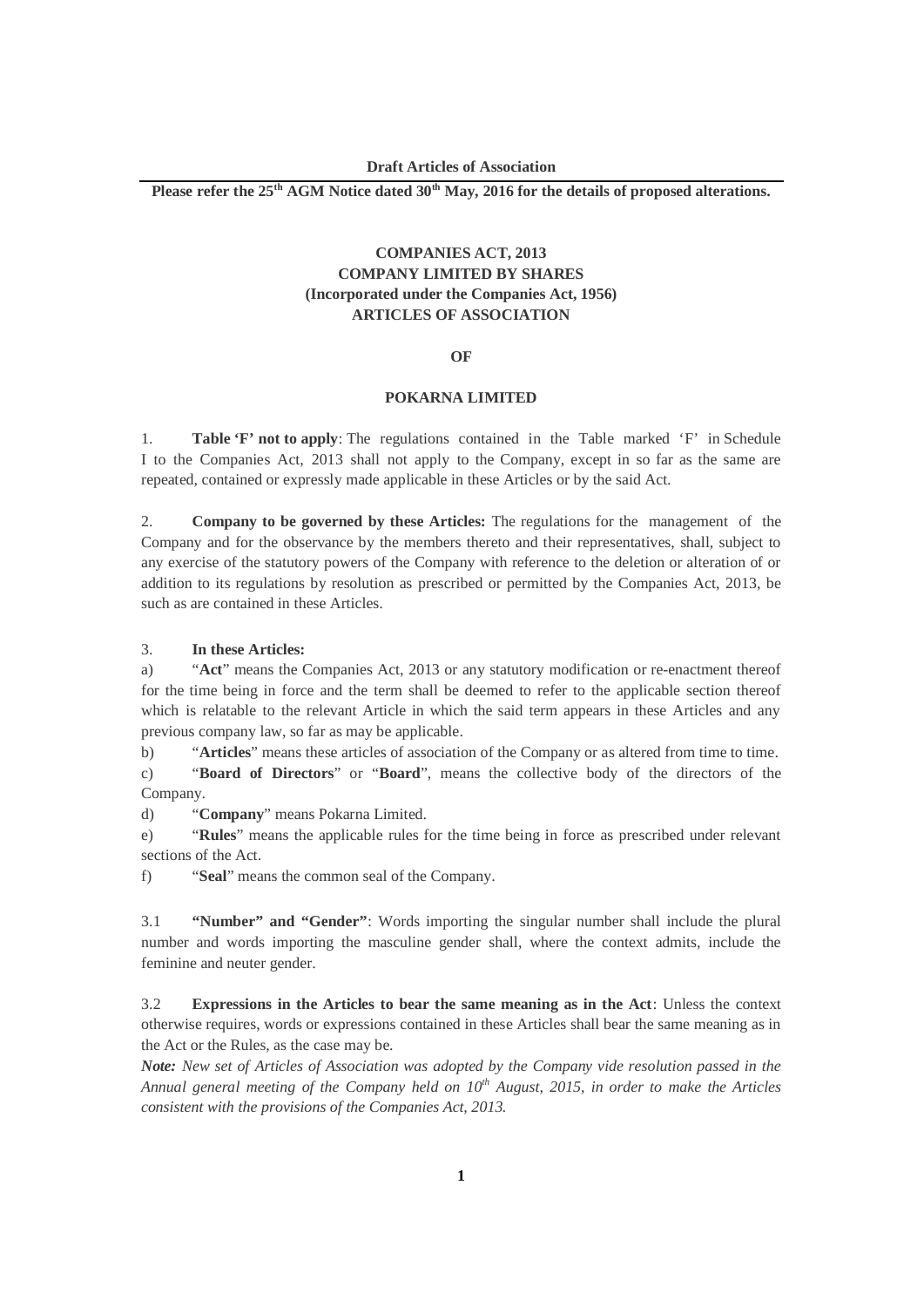### **SHARE CAPITAL AND VARIATION RIGHTS**

4. **Shares under control of Board**: Subject to the provisions of the Act and these Articles, the shares in the capital of the Company shall be under the control of the Board who may issue, allot or otherwise dispose of the same or any of them to such persons, in such proportion and on such terms and conditions and either at a premium or at par and at such time as they may from time to time think fit.

5. **Directors may allot shares otherwise than for cash**: Subject to the provisions of the Act and these Articles, the Board may issue and allot shares in the capital of the Company on payment or part payment for any property or assets of any kind whatsoever sold or transferred, goods or machinery supplied or for services rendered to the Company in the conduct of its business and any shares which may be so allotted may be issued as fully paid-up or partly paid-up otherwise than for cash, and if so issued, shall be deemed to be fully paid-up or partly paid-up shares, as the case may be.

6. **Kinds of Share Capital**: The Company may issue the following kinds of shares in accordance with these Articles, the Act, the Rules and other applicable laws:

- a. Equity share capital:
- (i) with voting rights; and / or
- (ii) with differential rights as to dividend, voting or otherwise in accordance with the Rules; and
- b. Preference Share Capital.

7. **Issue of certificate:** Every person whose name is entered as a member in the register of members shall be entitled to receive within two months after allotment or within one month from the date of receipt by the Company of the application for the registration of transfer or transmission or within such other period as the conditions of issue shall provide:

a. one certificate for all his shares without payment of any charges; or

b. several certificates, each for one or more of his shares, upon payment of such charges as may be fixed by the Board for each certificate after the first.

7.1 **Certificate to bear Seal:** Every certificate shall be under the seal and shall specify the shares to which it relates and the amount paid-up thereon.

7.2 **One certificate for shares held jointly:** In respect of any share or shares held jointly by several persons, the Company shall not be bound to issue more than one certificate, and delivery of a certificate for a share to one of several joint holders shall be sufficient delivery to all such holders.

8. **Option to receive share certificate or hold shares with depository:** A person subscribing to shares offered by the Company shall have the option either to receive certificates for such shares or hold the shares in a dematerialised state with a depository. Where a person opts to hold any share with the depository, the Company shall intimate such depository the details of allotment of the share to enable the depository to enter in its records the name of such person as the beneficial owner of that share.

9. **Issue of new certificate in place of one defaced, lost or destroyed** : If any share certificate be worn out, defaced, mutilated or torn or if there be no further space on the back for endorsement of transfer, then upon production and surrender thereof to the Company, a new certificate may be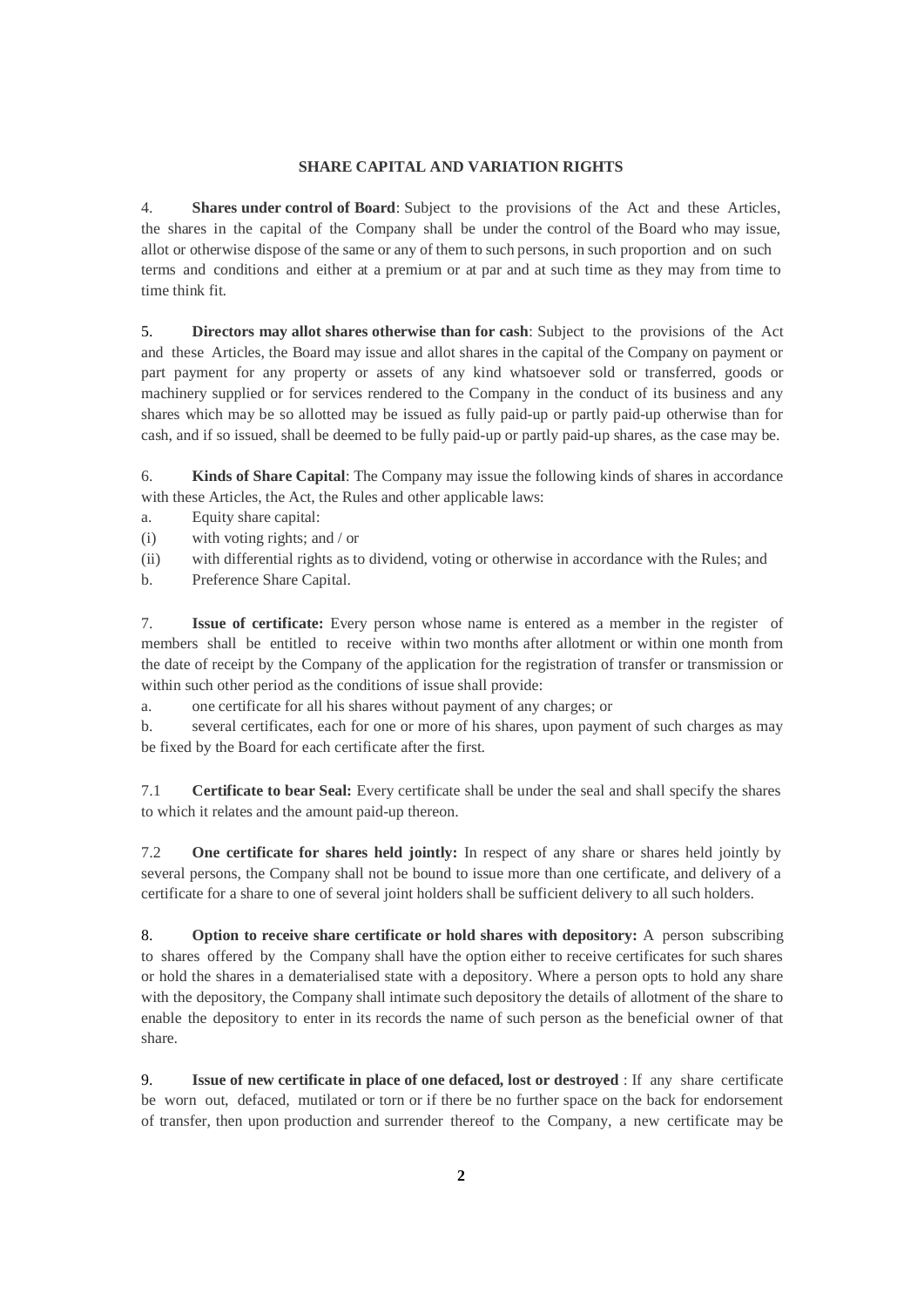issued in lieu thereof, and if any certificate is lost or destroyed then upon proof thereof to the satisfaction of the Company and on execution of such indemnity as the Board deems adequate, a new certificate in lieu thereof shall be given. Every certificate under this Article shall be issued on payment of fees for each certificate as may be fixed by the Board.

10. **Provisions as to issue of certificates to apply** *mutatis mutandis* **to debentures, etc.:** The provisions of the foregoing Articles relating to issue of certificates shall *mutatis mutandis* apply to issue of certificates for any other securities including debentures (except where the Act otherwise requires) of the Company.

11. **Power to pay commission in connection with securities issued** : The Company may exercise the powers of paying commissions conferred by the Act, to any person in connection with the subscription to its securities, provided that the rate per cent or the amount of the commission paid or agreed to be paid shall be disclosed in the manner required by the Act and the Rules. The rate or amount of the commission shall not exceed the rate or amount prescribed in the Rules. Rate of commission in accordance with Rules. The commission may be satisfied by the payment of cash or the allotment of fully or partly paid shares or partly in the one way and partly in the other.

12. **Variation of members' rights**: If at any time the share capital is divided into different classes of shares, the rights attached to any class (unless otherwise provided by the terms of issue of the shares of that class) may, subject to the provisions of the Act, and whether or not the Company is being wound up, be varied with the consent in writing, of such number of the holders of the issued shares of that class, or with the sanction of a resolution passed at a separate meeting of the holders of the shares of that class, as prescribed by the Act.

12.1 **Provisions as to general meetings to apply** *mutatis mutandis* **to each meeting**: To every such separate meeting, the provisions of these Articles relating to general meetings shall mutatis mutandis apply.

13. **Issue of further shares not to affect rights of existing members**: The rights conferred upon the holders of the shares of any class issued with preferred or other rights shall not, unless otherwise expressly provided by the terms of issue of the shares of that class, be deemed to be varied by the creation or issue of further shares ranking pari passu therewith.

14. **Terms and conditions and in such manner as determined:** Subject to the provisions of the Act, the Board shall have the power to issue or re-issue preference shares of one or more classes which are liable to be redeemed, or converted to equity shares, on such terms and conditions and in such manner as determined by the Board in accordance with the Act.

15. **Further issue of share capital**: The Board or the Company, as the case may be, may, in accordance with the Act and the Rules, issue further shares to -

a. persons who, at the date of offer, are holders of equity shares of the Company; such offer shall be deemed to include a right exercisable by the person concerned to renounce the shares offered to him or any of them in favour of any other person; or

b. employees under any scheme of employees' stock option; or

c. any persons, whether or not those persons include the persons referred to in clause (a) or clause (b) above.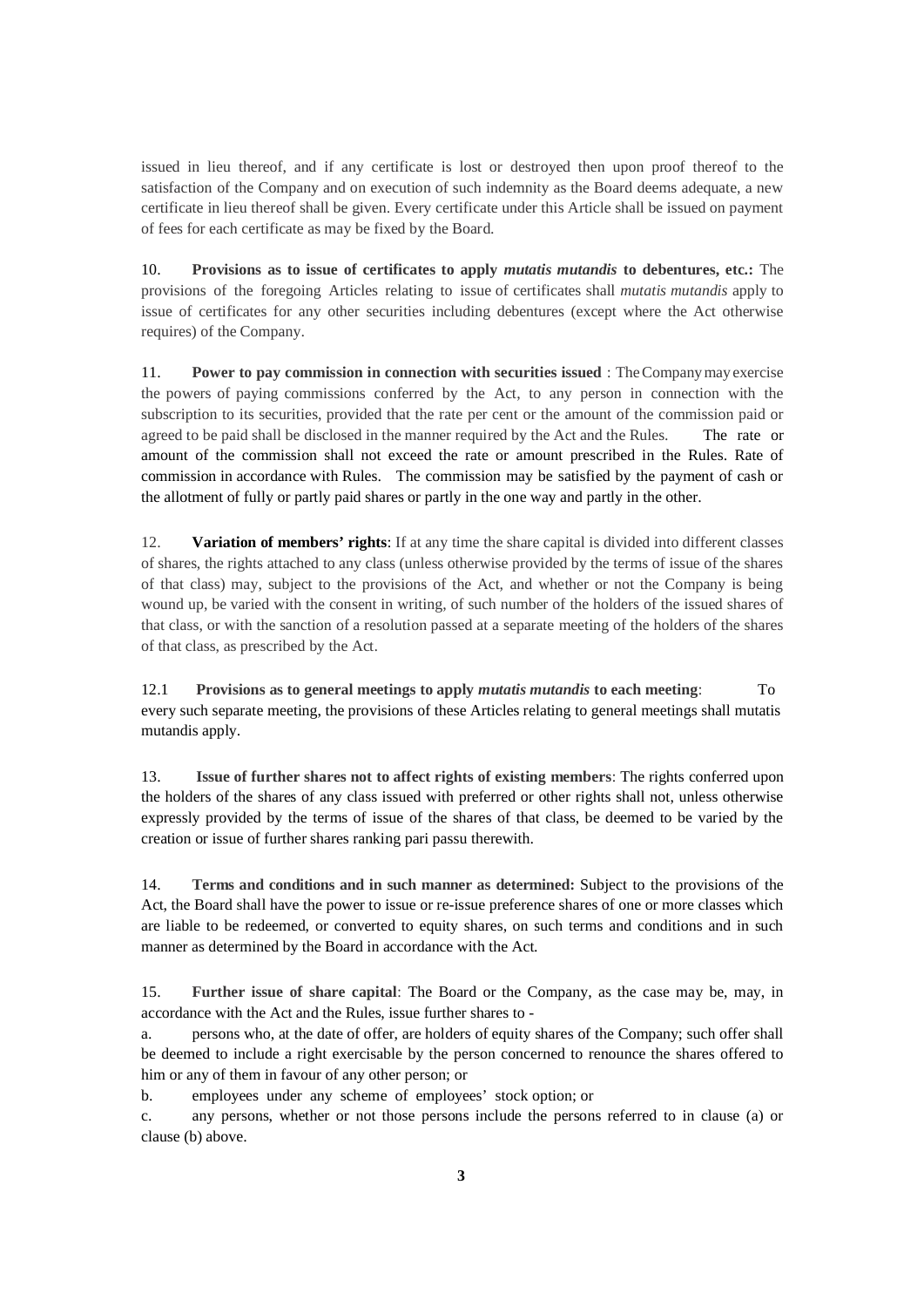15.1 **Mode of further issue of shares:** A further issue of shares may be made in any manner whatsoever as the Board may determine including by way of preferential offer or private placement, subject to and in accordance with the Act and the Rules.

#### **LIEN**

# 16. **Company's lien on shares** : The Company shall have a first and paramount lien -

a. on every share (not being a fully paid share), for all monies (whether presently payable or not) called, or payable at a fixed time, in respect of that share; and

b. on all shares (not being fully paid shares) standing registered in the name of a member, for all monies presently payable by him or his estate to the Company:

Provided that the Board may at any time declare any share to be wholly or in part exempt from the provisions of this clause.

16.1 **Lien to extend to dividends, etc**.: The Company's lien, if any, on a share shall extend to all dividends or interest, as the case may be, payable and bonuses declared from time to time in respect of such shares for any money owing to the Company.

16.2 **Waiver of lien in case of registration**: Unless otherwise agreed by the Board, the registration of a transfer of shares shall operate as a waiver of the Company's lien.

17. **As to enforcing lien by sale:** :The Company may sell, in such manner as the Board thinks fit, any shares on which the Company has a lien:

Provided that no sale shall be made—

a. unless a sum in respect of which the lien exists is presently payable; or

b. until the expiration of fourteen days after a notice in writing stating and demanding payment of such part of the amount in respect of which the lien exists as is presently payable, has been given to the registered holder for the time being of the share or to the person entitled thereto by reason of his death or insolvency or otherwise.

18. **Validity of sale:** To give effect to any such sale, the Board may authorise some person to transfer the shares sold to the purchaser thereof.

18.1 **Purchaser to be registered holder**: The purchaser shall be registered as the holder of the shares comprised in any such transfer.

18.2 **Validity of Company's receipt**: The receipt of the Company for the consideration (if any) given for the share on the sale thereof shall (subject, if necessary, to execution of an instrument of transfer or a transfer by relevant system, as the case may be) constitute a good title to the share and the purchaser shall be registered as the holder of the share.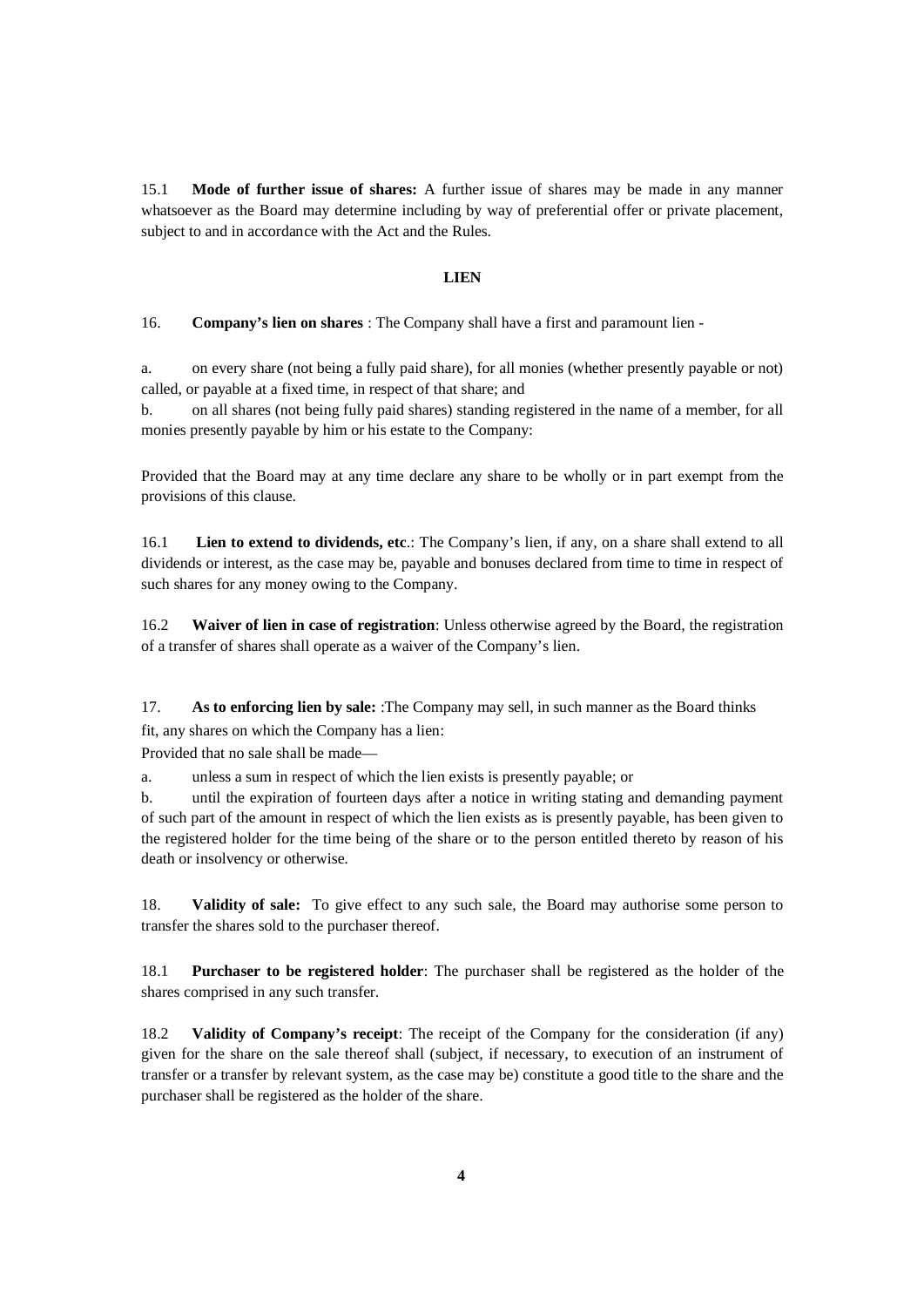18.3 **Purchaser not affected**: The purchaser shall not be bound to see to the application of the purchase money, nor shall his title to the shares be affected by any irregularity or invalidity in the proceedings with reference to the sale.

19. **Application of proceeds of sale:** The proceeds of the sale shall be received by the Company and applied in payment of such part of the amount in respect of which the lien exists as is presently payable.

19.1 **Payment of residual money:** The residue, if any, shall, subject to a like lien for sums not presently payable as existed upon the shares before the sale, be paid to the person entitled to the shares at the date of the sale.

20. **Outsider's lien not to affect Company's lien:** In exercising its lien, the Company shall be entitled to treat the registered holder of any share as the absolute owner thereof and accordingly shall not (except as ordered by a court of competent jurisdiction or unless required by any statute) be bound to recognise any equitable or other claim to, or interest in, such share on the part of any other person, whether a creditor of the registered holder or otherwise. The Company's lien shall prevail notwithstanding that it has received notice of any such claim.

21. **Provisions as to lien to apply mutatis mutandis to debentures, etc.:** The provisions of these Articles relating to lien shall mutatis mutandis apply to any other securities including debentures of the Company.

## **CALLS ON SHARES**

*22. Board may make Calls: Subject to the sanction of Company in the general meeting, the Board may, from time to time, make calls upon the members in respect of any monies unpaid on their shares (whether on account of the nominal value of the shares or by way of premium) and not by the conditions of allotment thereof made payable at fixed times. The option or right to call of shares shall not be given to any person except with the sanction of the Company in general meetings.*

22.1 **Notice of call:** Each member shall, subject to receiving at least fourteen days' notice specifying the time or times and place of payment, pay to the Company, at the time or times and place so specified, the amount called on his shares.

22.2 **Board may extend time for payment:** The Board may, from time to time, at its discretion, extend the time fixed for the payment of any call in respect of one or more members as the Board may deem appropriate in any circumstances.

22.3 **Revocation or postponement of call:** A call may be revoked or postponed at the discretion of the Board.

23. **Call to take effect from date of resolution:** A call shall be deemed to have been made at the time when the resolution of the Board authorising the call was passed and may be required to be paid by instalments.

24. **Liability of joint holders of shares:** The joint holders of a share shall be jointly and severally liable to pay all calls in respect thereof.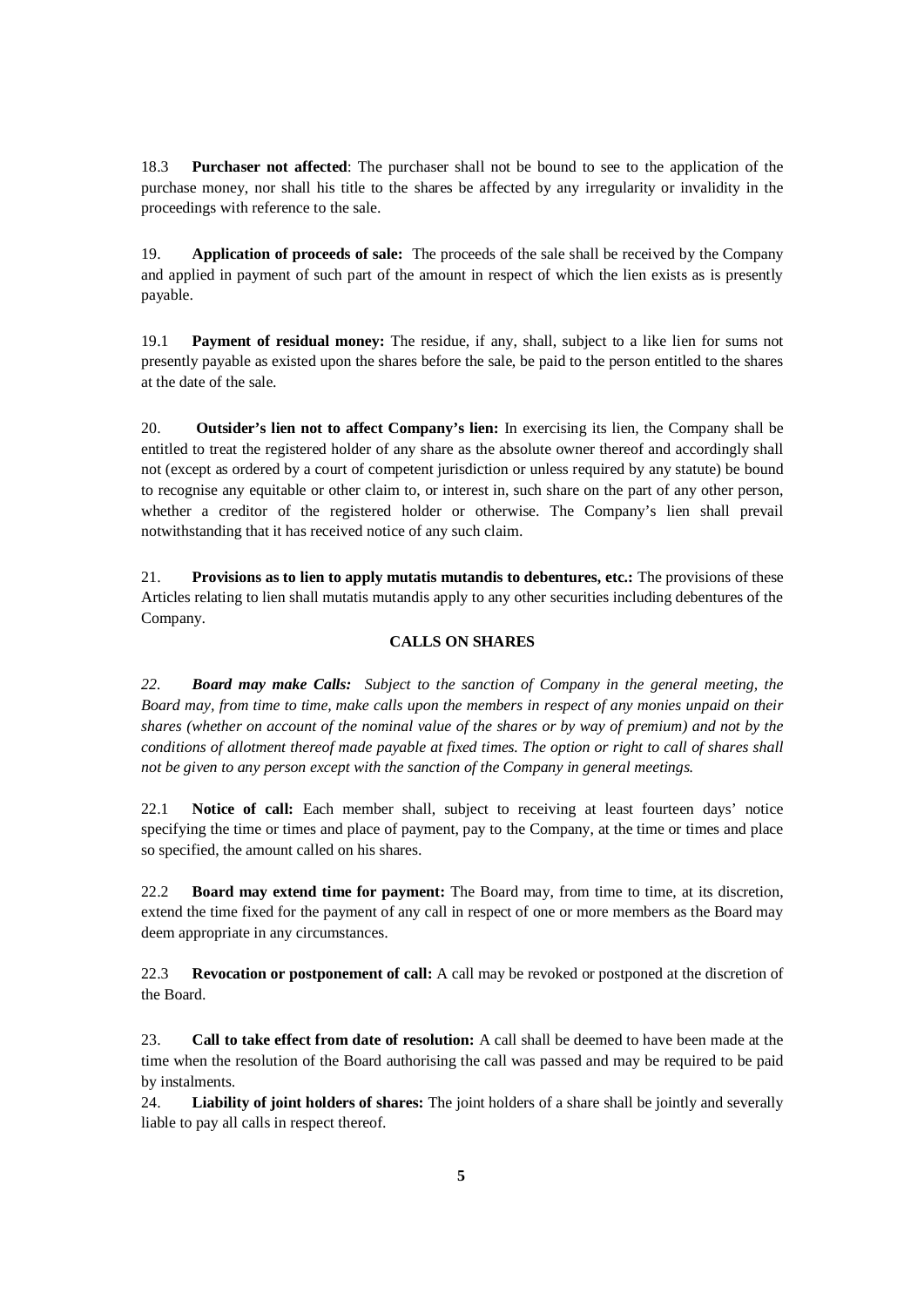25. **When interest on call or instalment payable:** If a sum called in respect of a share is not paid before or on the day appointed for payment thereof (the "due date"), the person from whom the sum is due shall pay interest thereon from the due date to the time of actual payment at such rate as may be fixed by the Board.

25.1 **Board may waive interest:** The Board shall be at liberty to waive payment of any such interest wholly or in part.

25.2 **Sums deemed to be calls:** Any sum which by the terms of issue of a share becomes payable on allotment or at any fixed date, whether on account of the nominal value of the share or by way of premium, shall, for the purposes of these Articles, be deemed to be a call duly made and payable on the date on which by the terms of issue such sum becomes payable.

25.3 **Effect of non-payment of sums :** In case of non-payment of such sum, all the relevant provisions of these Articles as to payment of interest and expenses, forfeiture or otherwise shall apply as if such sum had become payable by virtue of a call duly made and notified.

### 25.4 **Payment in anticipation of calls may carry interest**: The Board -

a. may, if it thinks fit, receive from any member willing to advance the same, all or any part of the monies uncalled and unpaid upon any shares held by him; and

b. upon all or any of the monies so advanced, may (until the same would, but for such advance, become presently payable) pay interest at such rate as may be fixed by the Board. Nothing contained in this clause shall confer on the member (a) any right to participate in profits or dividends or (b) any voting rights in respect of the moneys so paid by him until the same would, but for such payment, become presently payable by him.

26. **Instalments on shares to be duly paid :** If by the conditions of allotment of any shares, the whole or part of the amount of issue price thereof shall be payable by instalments, then every such instalment shall, when due, be paid to the Company by the person who, for the time being and from time to time, is or shall be the registered holder of the share or the legal representative of a deceased registered holder.

27. **Calls on shares of same class to be on uniform basis:** All calls shall be made on a uniform basis on all shares falling under the same class.

Explanation: Shares of the same nominal value on which different amounts have been paid-up shall not be deemed to fall under the same class.

28. **Partial payment not to preclude forfeiture:** Neither a judgment nor a decree in favour of the Company for calls or other moneys due in respect of any shares nor any part payment or satisfaction thereof nor the receipt by the Company of a portion of any money which shall from time to time be due from any member in respect of any shares either by way of principal or interest nor any indulgence granted by the Company in respect of payment of any such money shall preclude the forfeiture of such shares as herein provided.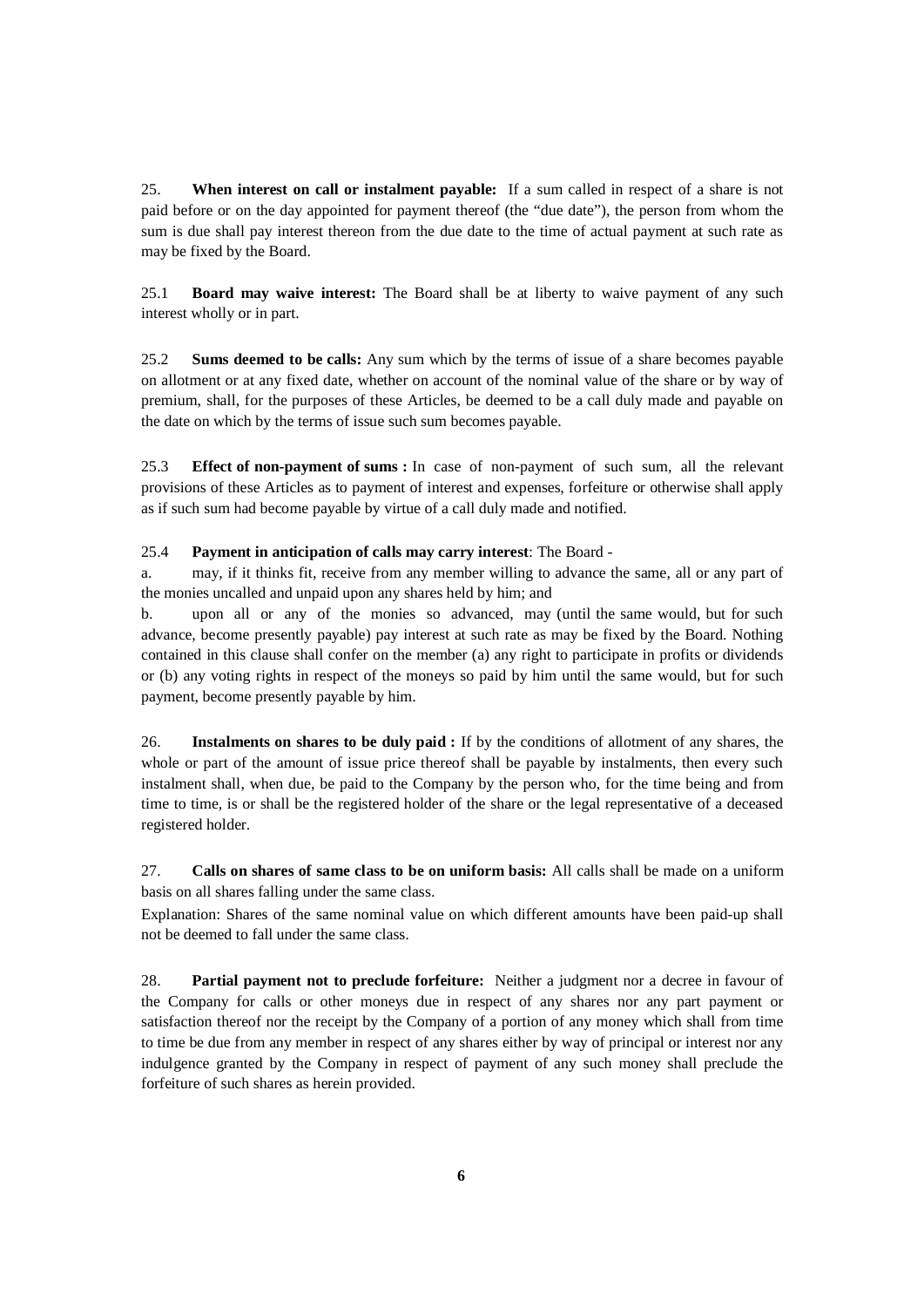29. **Provisions as to calls to apply mutatis mutandis to debentures, etc.:** The provisions of these Articles relating to calls shall mutatis mutandis apply to any other securities including debentures of the Company.

### **TRANSFER OF SHARES**

30. **Instrument of transfer to be executed by transferor and transferee.** The instrument of transfer of any share in the Company shall be duly executed by or on behalf of both the transferor and transferee. The transferor shall be deemed to remain a holder of the share until the name of the transferee is entered in the register of members in respect thereof.

31. **Board may refuse to register transfer:** The Board may, subject to the right of appeal conferred by the Act decline to register –

a. the transfer of a share, not being a fully paid share, to a person of whom they do not approve; or

b. any transfer of shares on which the Company has a lien.

32. **Board may decline to recognise instrument of transfer:** In case of shares held in physical form, the Board may decline to recognise any instrument of transfer unless -

a. the instrument of transfer is duly executed and is in the form as prescribed in the Rules made under the Act;

b. the instrument of transfer is accompanied by the certificate of the shares to which it relates, and such other evidence as the Board may reasonably require to show the right of the transferor to make the transfer; and

c. the instrument of transfer is in respect of only one class of shares.

33. **Transfer of shares when suspended:** On giving of previous notice of at least seven days or such lesser period in accordance with the Act and Rules made thereunder, the registration of transfers may be suspended at such times and for such periods as the Board may from time to time determine: Provided that such registration shall not be suspended for more than thirty days at any one time or for more than forty- five days in the aggregate in any year.

34. **Provisions as to transfer of shares to apply mutatis mutandis to debentures, etc.:** The provisions of these Articles relating to transfer of shares shall mutatis mutandis apply to any other securities including debentures of the Company.

# **TRANSMISSION OF SHARES**

35. **Title to shares on death of a member:** On the death of a member, the survivor or survivors where the member was a joint holder, and his nominee or nominees or legal representatives where he was a sole holder, shall be the only persons recognised by the Company as having any title to his interest in the shares. However nothing in this clause shall release the estate of a deceased joint holder from any liability in respect of any share which had been jointly held by him with other persons.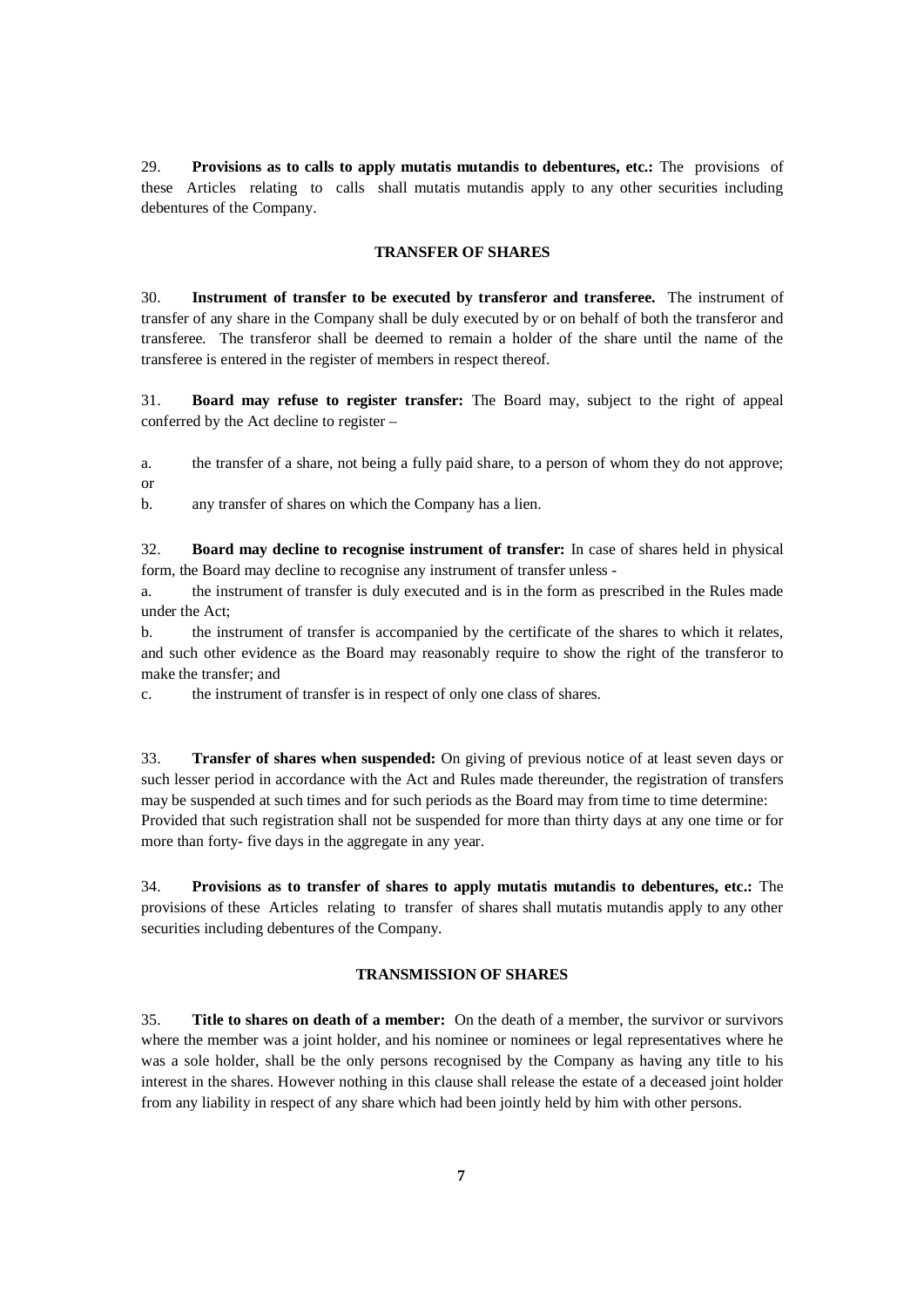36. **Transmission Clause**: Any person becoming entitled to a share in consequence of the death or insolvency of a member may, upon such evidence being produced as may from time to time properly be required by the Board and subject as hereinafter provided, elect, either -

a. to be registered himself as holder of the share; or

b. to make such transfer of the share as the deceased or insolvent member could have made.

36.1 **Board's right unaffected** :The Board shall, in either case, have the same right to decline or suspend registration as it would have had, if the deceased or insolvent member had transferred the share before his death or insolvency.

36.2 **Indemnity to the Company**: The Company shall be fully indemnified by such person from all liability, if any, by actions taken by the Board to give effect to such registration or transfer.

37. **Right to election of holder of share:** If the person so becoming entitled shall elect to be registered as holder of the share himself, he shall deliver or send to the Company a notice in writing signed by him stating that he so elects.

37.1 **Manner of testifying election:** If the person aforesaid shall elect to transfer the share, he shall testify his election by executing a transfer of the share.

37.2 **Limitations applicable to notice:** All the limitations, restrictions and provisions of these regulations relating to the right to transfer and the registration of transfers of shares shall be applicable to any such notice or transfer as aforesaid as if the death or insolvency of the member had not occurred and the notice or transfer were a transfer signed by that member.

37.3 **Claimant to be entitled to same advantage:** A person becoming entitled to a share by reason of the death or insolvency of the holder shall be entitled to the same dividends and other advantages to which he would be entitled if he were the registered holder of the share, except that he shall not, before being registered as a member in respect of the share, be entitled in respect of it to exercise any right conferred by membership in relation to meetings of the Company:

Provided that the Board may, at any time, give notice requiring any such person to elect either to be registered himself or to transfer the share, and if the notice is not complied with within ninety days, the Board may thereafter withhold payment of all dividends, bonuses or other monies payable in respect of the share, until the requirements of the notice have been complied with.

38. **Provisions as to transmission to apply mutatis mutandis to debentures, etc.:** The

provisions of these Articles relating to transmission by operation of law shall mutatis mutandis apply to any other securities including debentures of the Company.

## **FORFEITURE OF SHARES**

39. **If call or instalment not paid notice must be given:**If a member fails to pay any call, or instalment of a call or any money due in respect of any share, on the day appointed for payment thereof, the Board may, at any time thereafter during such time as any part of the call or instalment remains unpaid or a judgement or decree in respect thereof remains unsatisfied in whole or in part,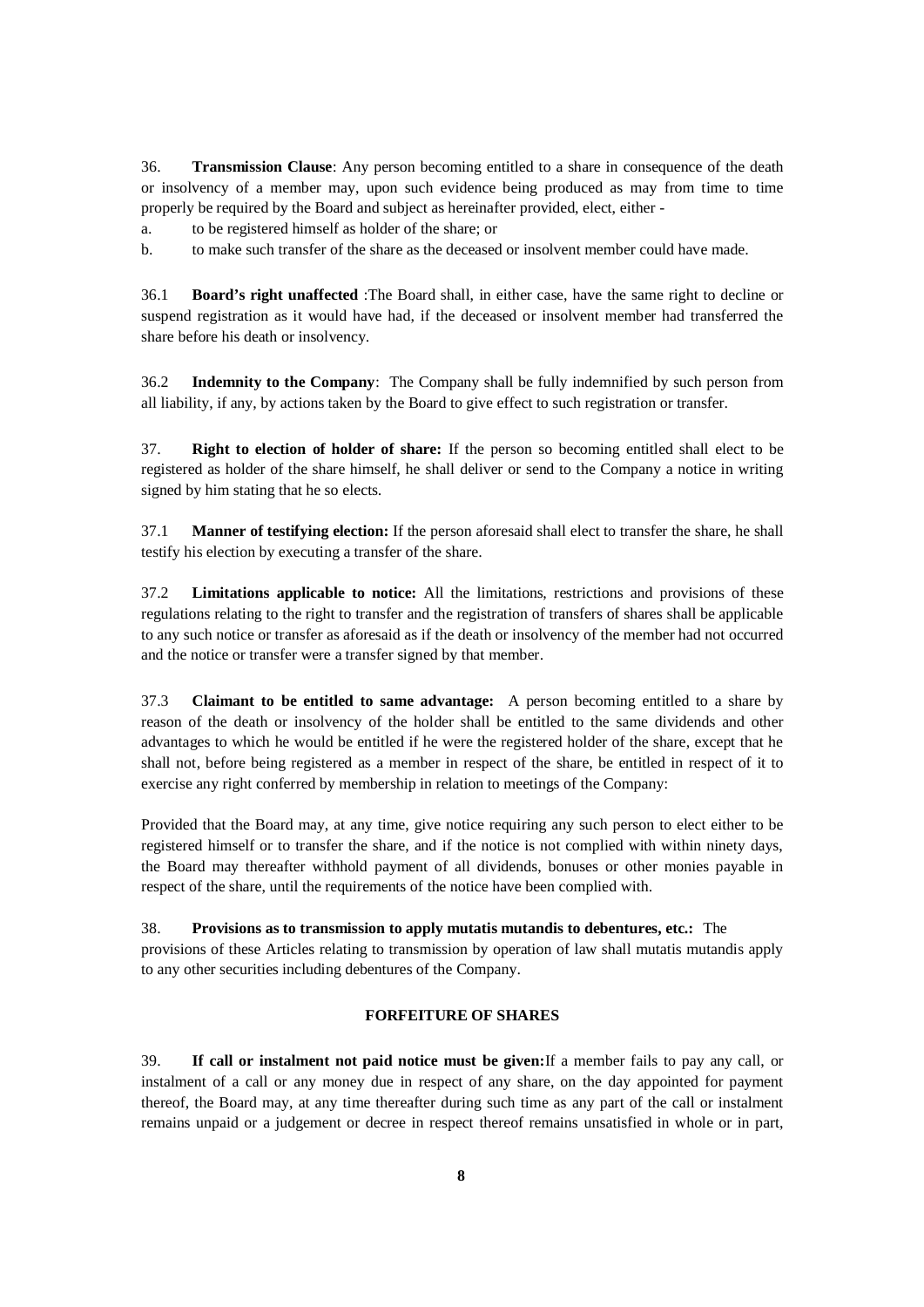serve a notice on him requiring payment of so much of the call or instalment or other money as is unpaid, together with any interest which may have accrued and all expenses that ` have been incurred by the Company by reason of non-payment.

## 40. **Form of notice :** The notice aforesaid shall:

a. name a further day (not being earlier than the expiry of fourteen days from the date of service of the notice) on or before which the payment required by the notice is to be made; and

b. state that, in the event of non-payment on or before the day so named, the shares in respect of which the call was made shall be liable to be forfeited.

41. **In default of payment of shares to be forfeited:** If the requirements of any such notice as aforesaid are not complied with, any share in respect of which the notice has been given may, at any time thereafter, before the payment required by the notice has been made, be forfeited by a resolution of the Board to that effect.

42. **Receipt of part amount or grant of indulgence not to affect forfeiture:** Neither the receipt by the Company for a portion of any money which may from time to time be due from any member in respect of his shares, nor any indulgence that may be granted by the Company in respect of payment of any such money, shall preclude the Company from thereafter proceeding to enforce a forfeiture in respect of such shares as herein provided. Such forfeiture shall include all dividends declared or any other moneys payable in respect of the forfeited shares and not actually paid before the forfeiture.

43. **Entry of forfeiture in register of members:** When any share shall have been so forfeited, notice of the forfeiture shall be given to the defaulting member and an entry of the forfeiture with the date thereof, shall forthwith be made in the register of members but no forfeiture shall be invalidated by any omission or neglect or any failure to give such notice or make such entry as aforesaid.

44. **Effect of forfeiture:** The forfeiture of a share shall involve extinction at the time of forfeiture, of all interest in and all claims and demands against the Company, in respect of the share and all other rights incidental to the share.

45. **Forfeited shares may be sold, etc.:** A forfeited share shall be deemed to be the property of the Company and may be sold or re-allotted or otherwise disposed of either to the person who was before such forfeiture the holder thereof or entitled thereto or to any other person on such terms and in such manner as the Board thinks fit.

45.1 **Cancellation of forfeiture**: At any time before a sale, re-allotment or disposal as aforesaid, the Board may cancel the forfeiture on such terms as it thinks fit.

46. **Members still liable to pay money owing at the time of forfeiture:** A person whose shares have been forfeited shall cease to be a member in respect of the forfeited shares, but shall, notwithstanding the forfeiture, remain liable to pay, and shall pay, to the Company all monies which, at the date of forfeiture, were presently payable by him to the Company in respect of the shares.

46.1 **Member still liable to pay money owing at time of forfeiture and interest:** All such monies payable shall be paid together with interest thereon at such rate as the Board may determine, from the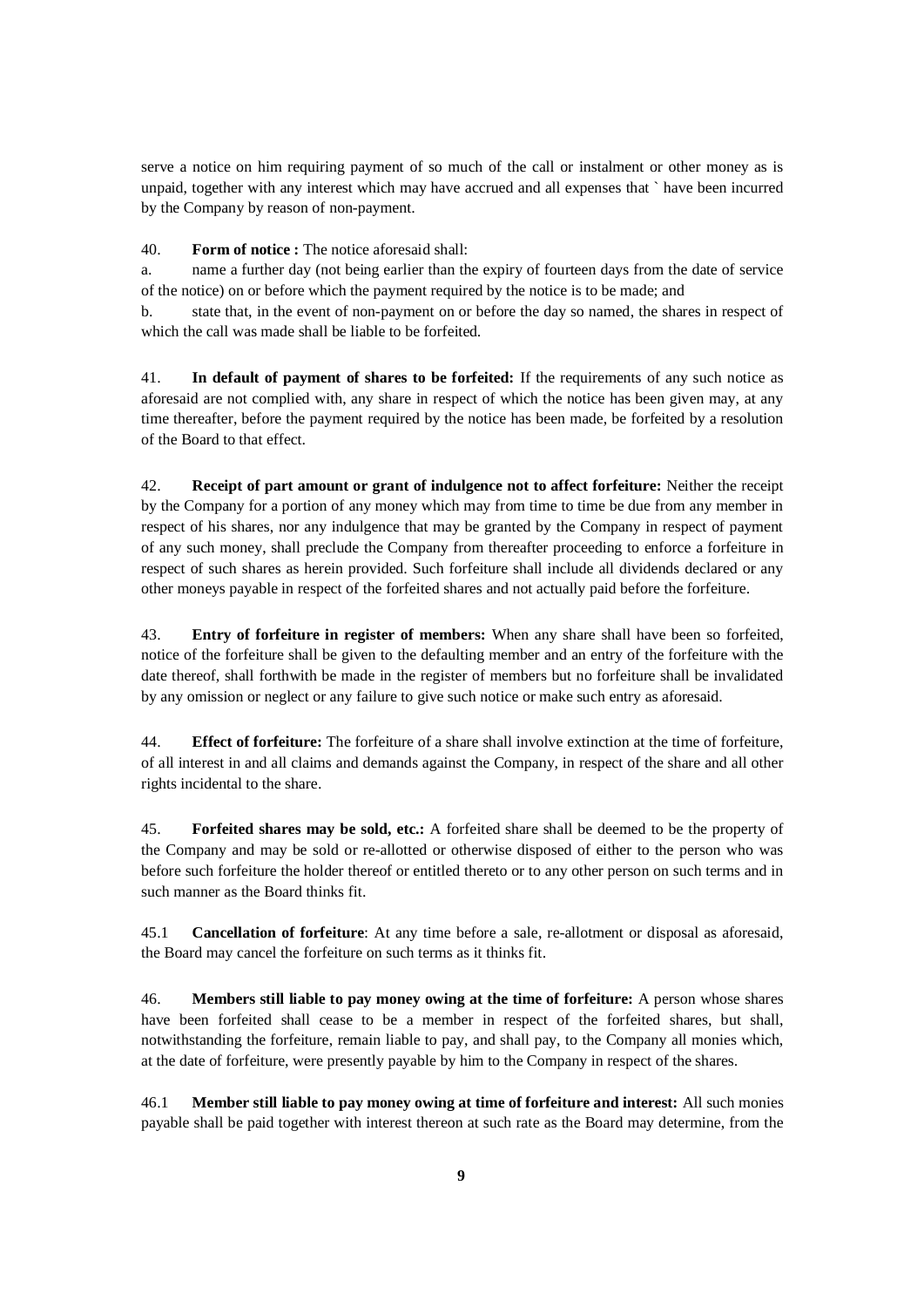time of forfeiture until payment or realisation. The Board may, if it thinks fit, but without being under any obligation to do so, enforce the payment of the whole or any portion of the monies due, without any allowance for the value of the shares at the time of forfeiture or waive payment in whole or in part.

46.2 **Cesser of liability:** The liability of such person shall cease if and when the Company shall have received payment in full of all such monies in respect of the shares.

47. **Certificate of forfeiture:** A duly verified declaration in writing that the declarant is a director, the manager or the secretary of the Company, and that a share in the Company has been duly forfeited on a date stated in the declaration, shall be conclusive evidence of the facts therein stated as against all persons claiming to be entitled to the share;

47.1 **Title of purchaser and transferee of forfeited shares:** The Company may receive the consideration, if any, given for the share on any sale, re-allotment or disposal thereof and may execute a transfer of the share in favour of the person to whom the share is sold or disposed of;

47.2 **Transferee to be registered as holder :** The transferee shall thereupon be registered as the holder of the share; and

47.3 **Transferee not affected :** The transferee shall not be bound to see to the application of the purchase money, if any, nor shall his title to the share be affected by any irregularity or invalidity in the proceedings in reference to the forfeiture, sale, re-allotment or disposal of the share.

48. **Validity of sales** : Upon any sale after forfeiture or for enforcing a lien in exercise of the powers hereinabove given, the Board may, if necessary, appoint some person to execute an instrument for transfer of the shares sold and cause the purchaser's name to be entered in the register of members in respect of the shares sold and after his name has been entered in the register of members in respect of such shares the validity of the sale shall not be impeached by any person.

49. **Cancellation of share certificate in respect of forfeited shares:** Upon any sale, re-allotment or other disposal under the provisions of the preceding Articles, the certificate(s), if any, originally issued in respect of the relative shares shall (unless the same shall on demand by the Company has been previously surrendered to it by the defaulting member) stand cancelled and become null and void and be of no effect, and **the Board shall be entitled to issue a duplicate certificate(s) in respect of the said shares to the person(s) entitled thereto.**

50. **Surrender of share certificates:** The Board may, subject to the provisions of the Act, accept a surrender of any share from or by any member desirous of surrendering them on such terms as they think fit.

51. **Sums deemed to be calls:** The provisions of these Articles as to forfeiture shall apply in the case of non-payment of any sum which, by the terms of issue of a share, becomes payable at a fixed time, whether on account of the nominal value of the share or by way of premium, as if the same had been payable by virtue of a call duly made and notified.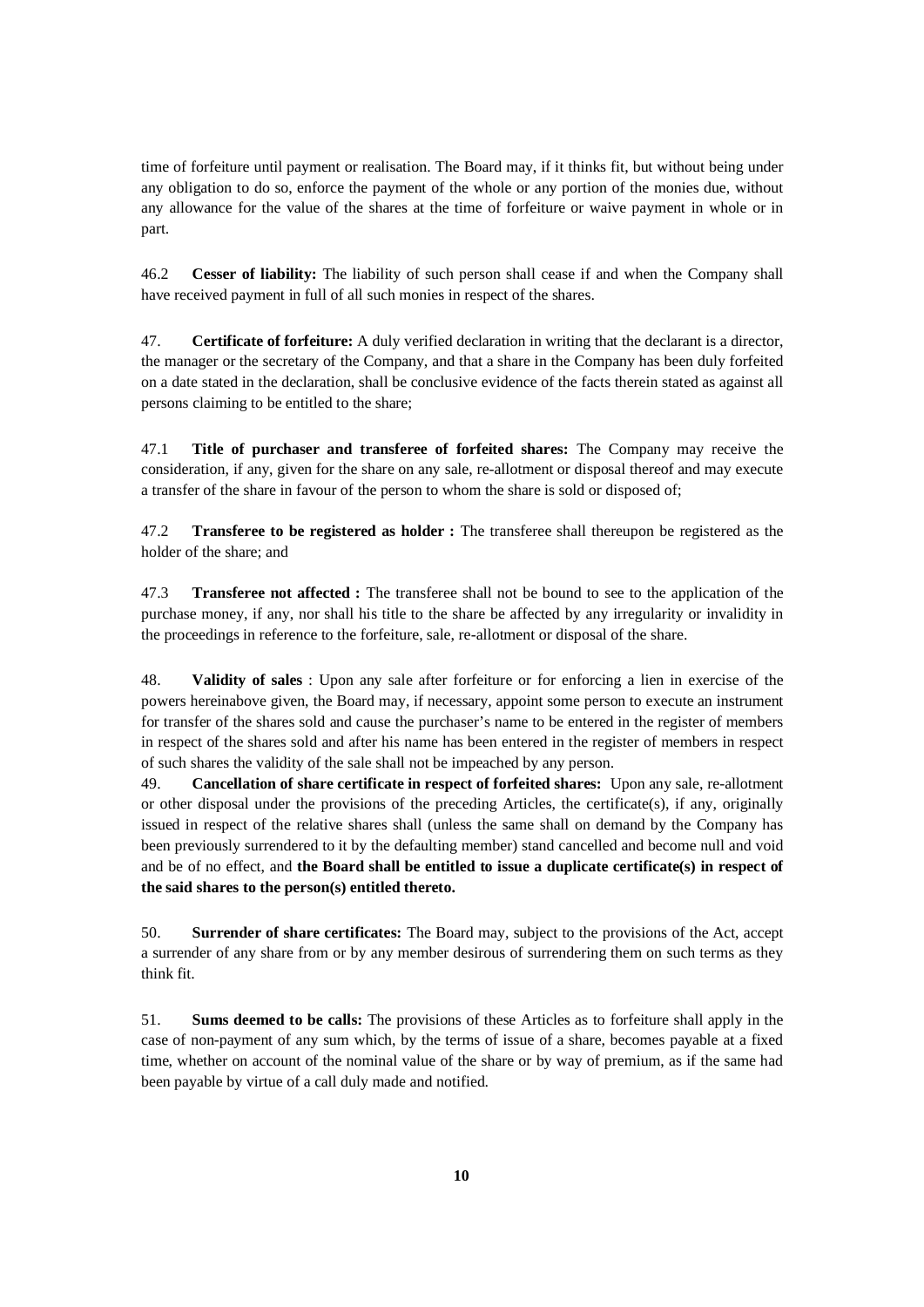52. **Provisions as to forfeiture of shares to apply mutatis mutandis to debentures, etc.:** The provisions of these Articles relating to forfeiture of shares shall mutatis mutandis apply to any other securities including debentures of the Company.

### **ALTERATION OF CAPITAL**

53. **Power to alter share capital:** Subject to the provisions of the Act, the Company may, by ordinary resolution -

a. increase the share capital by such sum, to be divided into shares of such amount as it thinks expedient;

b. consolidate and divide all or any of its share capital into shares of larger amount than its existing shares:

Provided that any consolidation and division which results in changes in the voting percentage of members shall require applicable approvals under the Act;

c. convert all or any of its fully paid-up shares into stock, and reconvert that stock into fully paid-up shares of any denomination;

d. sub-divide its existing shares or any of them into shares of smaller amount than is fixed by the memorandum;

e. cancel any shares which, at the date of the passing of the resolution, have not been taken or agreed to be taken by any person.

### 54. **Where shares are converted into stock:**

a. the holders of stock may transfer the same or any part thereof in the same manner as, and subject to the same Articles under which, the shares from which the stock arose might before the conversion have been transferred, or as near thereto as circumstances admit:

Provided that the Board may, from time to time, fix the minimum amount of stock transferable, so, however, that such minimum shall not exceed the nominal amount of the shares from which the stock arose;

b. the holders of stock shall, according to the amount of stock held by them, have the same rights, privileges and advantages as regards dividends, voting at meetings of the Company, and other matters, as if they held the shares from which the stock arose; but no such privilege or advantage (except participation in the dividends and profits of the Company and in the assets on winding up) shall be conferred by an amount of stock which would not, if existing in shares, have conferred that privilege or advantage;

c. such of these Articles of the Company as are applicable to paid-up shares shall apply to stock and the words "share" and "shareholder"/"member" shall include "stock" and "stock-holder" respectively.

55. **Reduction of Share Capital:** The Company may, by resolution as prescribed by the Act, reduce in any manner and in accordance with the provisions of the Act and the Rules, —

- a. its share capital; and/or
- b. any capital redemption reserve account; and/or
- c. any securities premium account; and/or
- d. any other reserve in the nature of share capital.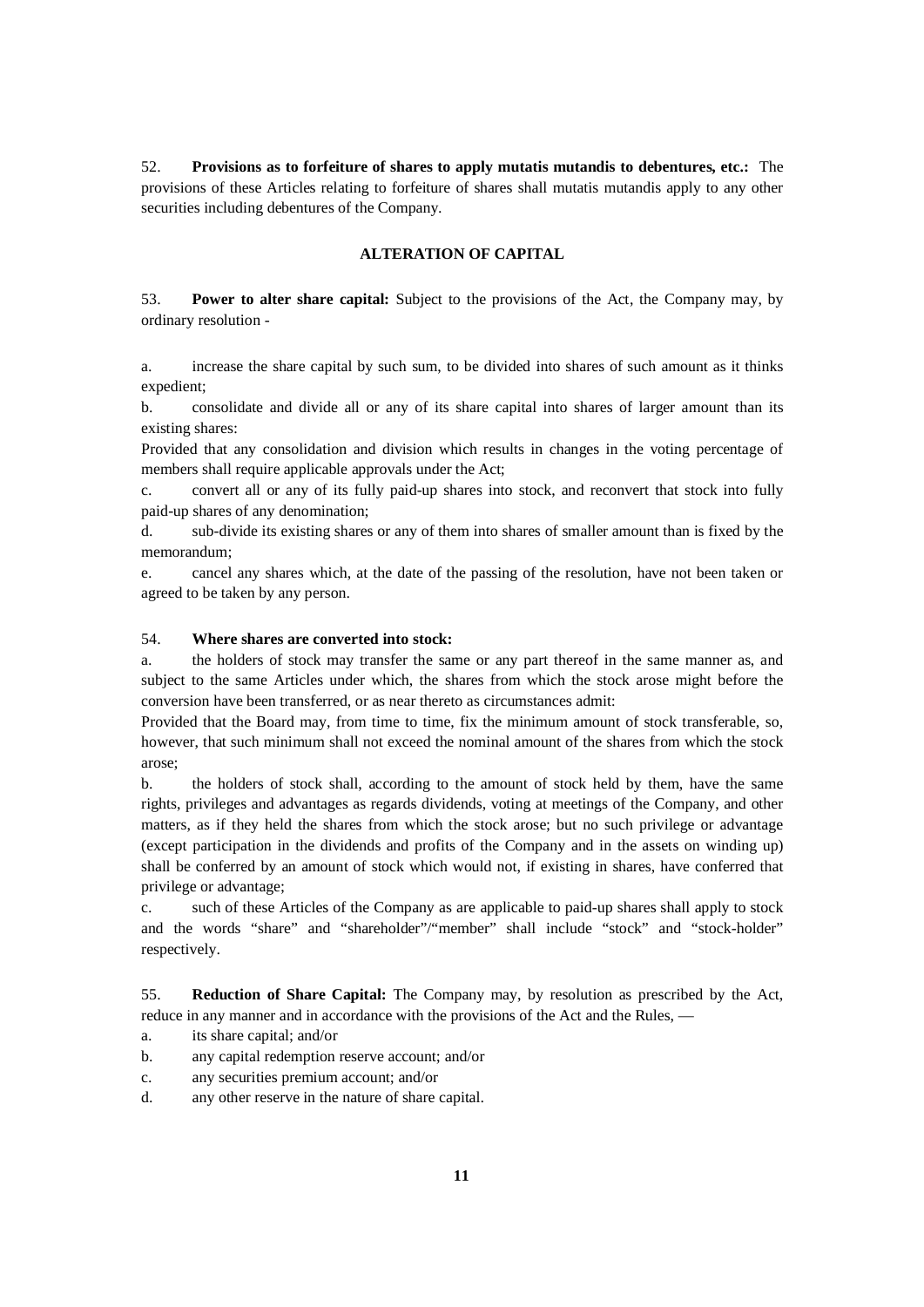### **JOINT HOLDERS**

56. **Joint-holder:** Where two or more persons are registered as joint holders (not more than three) of any share, they shall be deemed (so far as the Company is concerned) to hold the same as joint tenants with benefits of survivorship, subject to the following and other provisions contained in these Articles:

56.1 **Liability of a Joint-holder:** The joint-holders of any share shall be liable severally as well as jointly for and in respect of all calls or instalments and other payments which ought to be made in respect of such share.

56.2 **Death of one or more joint-holders:** On the death of any one or more of such joint-holders, the survivor or survivors shall be the only person or persons recognized by the Company as having any title to the share but the Directors may require such evidence of death as they may deem fit, and nothing herein contained shall be taken to release the estate of a deceased joint-holder from any liability on shares held by him jointly with any other person.

56.3 **Receipt of one sufficient:** Any one of such joint holders may give effectual receipts of any dividends, interests or other moneys payable in respect of such share.

56.4 **Delivery of certificate and giving of notice to first named holder:** Only the person whose name stands first in the register of members as one of the joint-holders of any share shall be entitled to the delivery of certificate, if any, relating to such share or to receive notice (which term shall be deemed to include all relevant documents) and any notice served on or sent to such person shall be deemed service on all the joint-holders.

56.5 **Vote of jointholders** : (i) Any one of two or more joint-holders may vote at any meeting either personally or by attorney or by proxy in respect of such shares as if he were solely entitled thereto and if more than one of such joint- holders be present at any meeting personally or by proxy or by attorney then that one of such persons so present whose name stands first or higher (as the case may be) on the register in respect of such shares shall alone be entitled to vote in respect thereof. Several executors or administrators of a deceased member in whose (deceased member) sole name any share stands, shall for the purpose of this clause be deemed joint-holders.

56.6 **Provisions as to joint holders as to shares to apply mutatis mutandis to debentures, etc.:** The provisions of these Articles relating to joint holders of shares shall mutatis mutandis apply to any other securities including debentures of the Company registered in joint names.

57.

# **CAPITALISATION OF PROFITS**

(1) **Capitalisation:** The Company by ordinary resolution in general meeting may, upon the recommendation of the Board, resolve —

a. that it is desirable to capitalise any part of the amount for the time being standing to the credit of any of the Company's reserve accounts, or to the credit of the profit and loss account, or otherwise available for distribution; and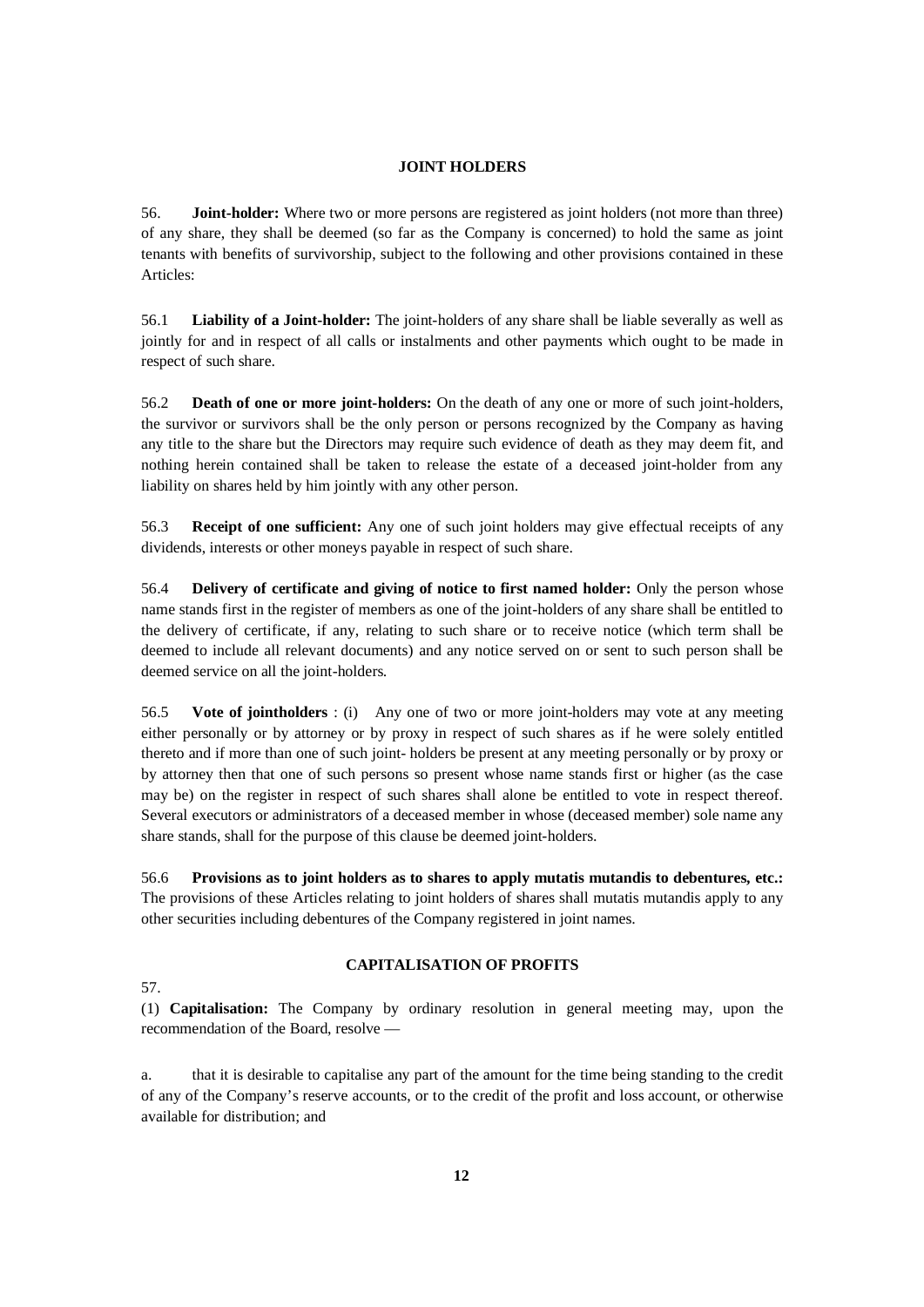b. that such sum be accordingly set free for distribution in the manner specified in clause (2) below amongst the members who would have been entitled thereto, if distributed by way of dividend and in the same proportions.

(2) **Sum how applied:** The sum aforesaid shall not be paid in cash but shall be applied, subject to the provision contained in clause (3) below, either in or towards :

(A) paying up any amounts for the time being unpaid on any shares held by such members respectively;

(B) paying up in full, unissued shares or other securities of the Company to be allotted and distributed, credited as fully paid-up, to and amongst such members in the proportions aforesaid;

(C) partly in the way specified in sub-clause (A) and partly in that specified in sub-clause (B).

**(3)** A securities premium account and a capital redemption reserve account or any other permissible reserve account may, for the purposes of this Article, be applied in the paying up of unissued shares to be issued to members of the Company as fully paid bonus shares;

(4) The Board shall give effect to the resolution passed by the Company in pursuance of this Article.

58. **Powers of the Board for capitalisation:** Whenever such a resolution as aforesaid shall have been passed, the Board shall -

a. make all appropriations and applications of the amounts resolved to be capitalised thereby, and all allotments and issues of fully paid shares or other securities, if any; and

b. generally do all acts and things required to give effect thereto.

#### 58.1 **Board's power to issue fractional certificate/coupon etc.:** The Board shall have power—

a. to make such provisions, by the issue of fractional certificates/coupons or by payment in cash or otherwise as it thinks fit, for the case of shares or other securities becoming distributable in fractions; and

b. to authorise any person to enter, on behalf of all the members entitled thereto, into an agreement with the Company providing for the allotment to them respectively, credited as fully paidup, of any further shares or other securities to which they may be entitled upon such capitalisation, or as the case may require, for the payment by the Company on their behalf, by the application thereto of their respective proportions of profits resolved to be capitalised, of the amount or any part of the amounts remaining unpaid on their existing shares.

58.2 **Agreement binding on members:** Any agreement made under such authority shall be effective and binding on such members.

## **BUY-BACK OF SHARES**

59. **Buy-back of shares:** Notwithstanding anything contained in these Articles but subject to all applicable provisions of the Act or any other law for the time being in force, the Company may purchase its own shares or other specified securities.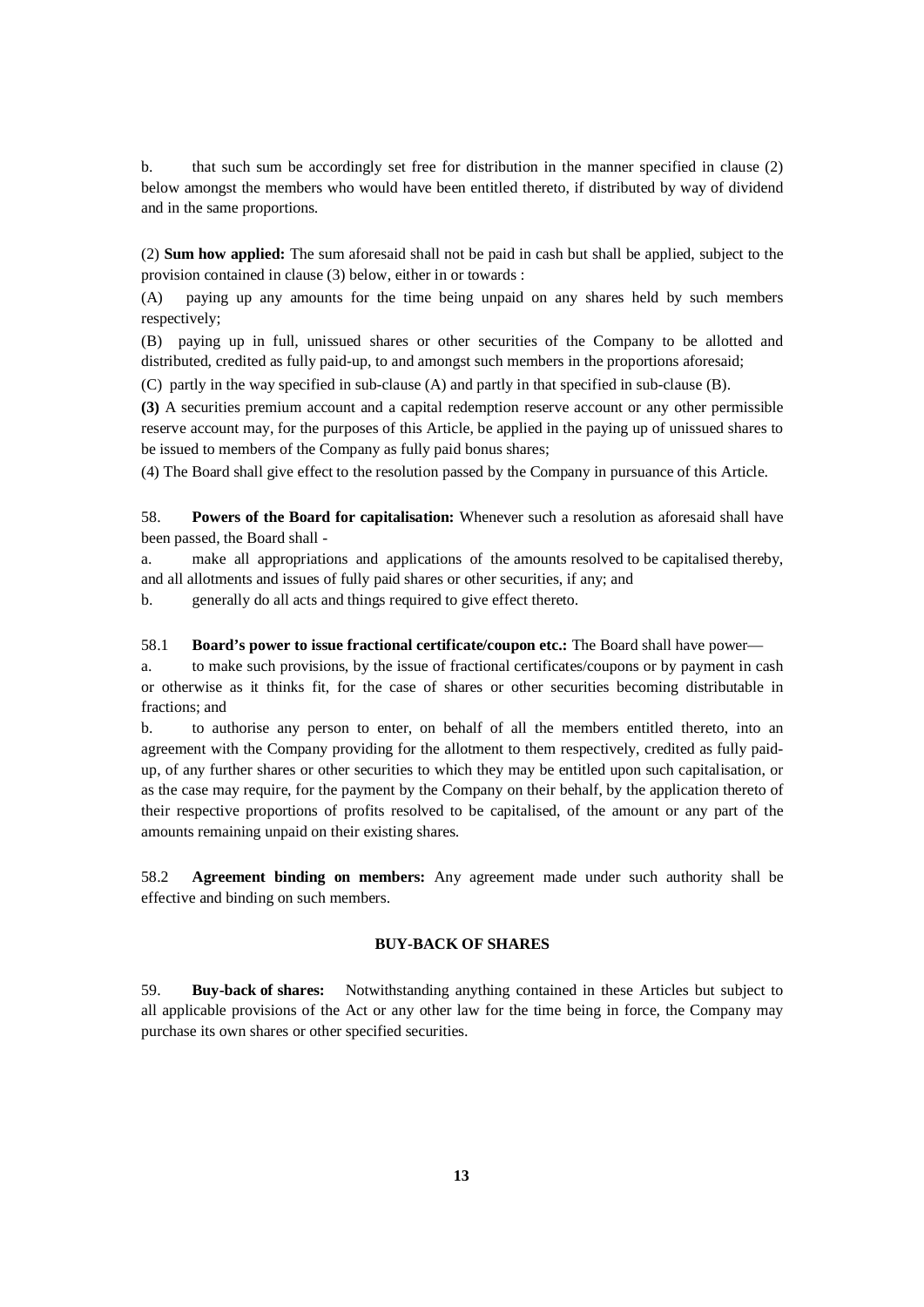#### **GENERAL MEETINGS**

60. **Extraordinary general meeting:** All general meetings other than annual general meeting shall be called extraordinary general meeting.

61. **Powers of Board to call extraordinary general meeting:** The Board may, whenever it thinks fit, call an extraordinary general meeting.

### **PROCEEDINGS AT GENERAL MEETINGS**

62. **Presence of Quorum:** No business shall be transacted at any general meeting unless a quorum of members is present at the time when the meeting proceeds to business.

62.1 **Business confined to election of Chairperson whilst chair vacant:** No business shall be discussed or transacted at any general meeting except election of Chairperson whilst the chair is vacant.

62.2 **Quorum for general meeting:** The quorum for a general meeting shall be as provided in the Act.

63. **Chairperson of the meetings:** The Chairperson of the Company shall preside as Chairperson at every general meeting of the Company.

63.1 **Directors to elect a Chairperson**: If there is no such Chairperson, or if he is not present within fifteen minutes after the time appointed for holding the meeting, or is unwilling to act as chairperson of the meeting, the directors present shall elect one of their members to be Chairperson of the meeting.

63.2 **Members to elect a Chairperson**: If at any meeting no director is willing to act as Chairperson or if no director is present within fifteen minutes after the time appointed for holding the meeting, the members present shall, by poll or electronically, choose one of their members to be Chairperson of the meeting.

63.3 **Casting vote of Chairperson at general meeting**: On any business at any general meeting, in case of an equality of votes, whether on a show of hands or electronically or on a poll, the Chairperson shall have a second or casting vote.

64. **Minutes of proceedings of meetings and resolutions passed by postal ballot:** The Company shall cause minutes of the proceedings of every general meeting of any class of members or creditors and every resolution passed by postal ballot to be prepared and signed in such manner as may be prescribed by the Rules and kept by making within thirty days of the conclusion of every such meeting concerned or passing of resolution by postal ballot entries thereof in books kept for that purpose with their pages consecutively numbered.

64.1 **Certain matters not to be included in Minutes:** There shall not be included in the minutes any matter which, in the opinion of the Chairperson of the meeting -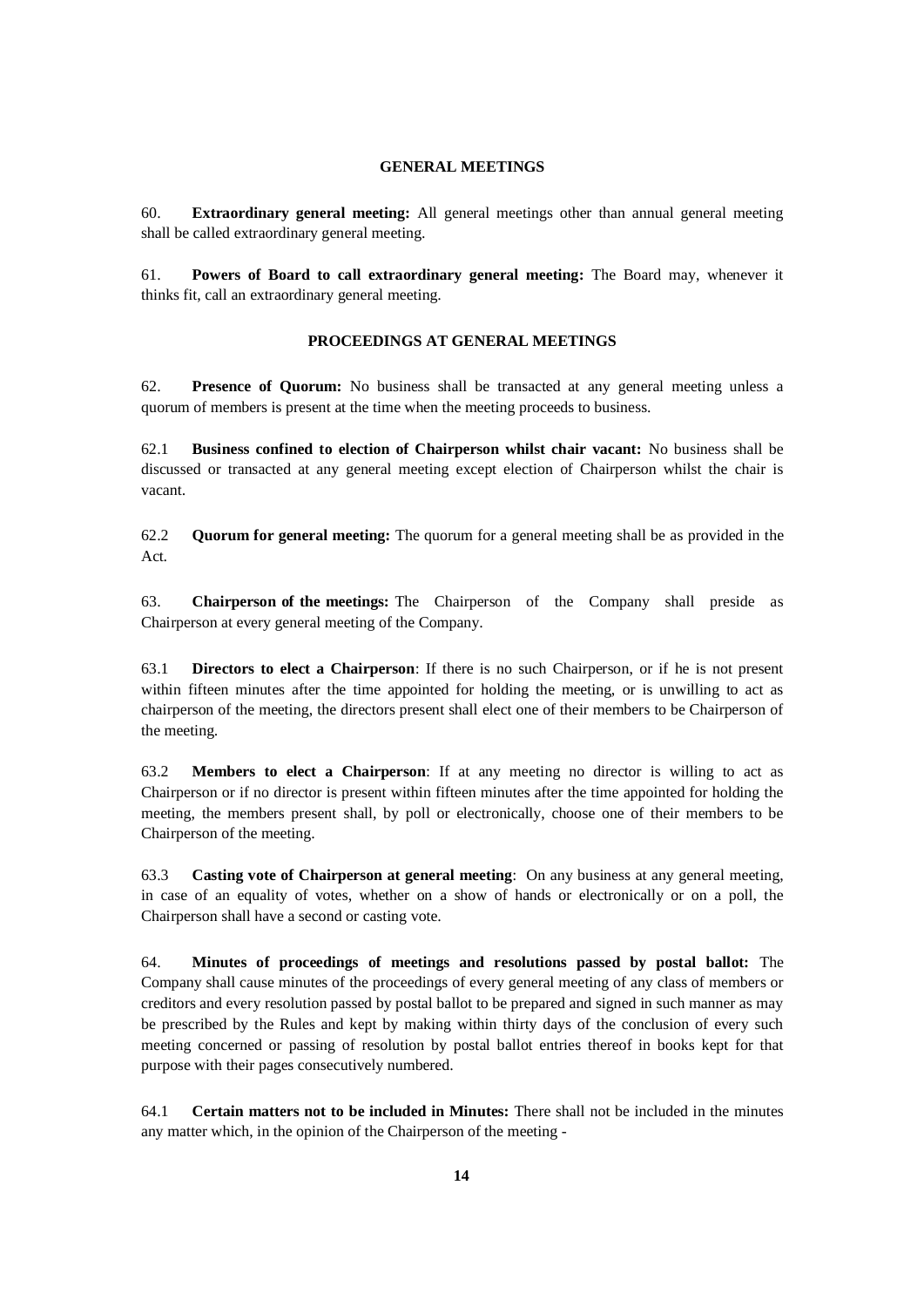- a. is, or could reasonably be regarded, as defamatory of any person; or
- b. is irrelevant or immaterial to the proceedings; or

c. is detrimental to the interests of the Company.

64.2 **Discretion of Chairperson in relation to Minutes:** The Chairperson shall exercise an absolute discretion in regard to the inclusion or non-inclusion of any matter in the minutes on the grounds specified in the aforesaid clause**.**

64.3 **Minutes to be evidence:** The minutes of the meeting kept in accordance with the provisions of the Act shall be evidence of the proceedings recorded therein.

65.

(1) **Inspection of minute books of general meeting:** The books containing the minutes of the proceedings of any general meeting of the Company or a resolution passed by postal ballot shall:

a. be kept at the registered office of the Company; and

b. be open to inspection of any member without charge, during 11.00 a.m. to 1.00 p.m. on all working days other than Saturdays.

(2) Members may obtain copy of minutes: Any member shall be entitled to be furnished, within the time prescribed by the Act, after he has made a request in writing in that behalf to the Company and on payment of such fees as may be fixed by the Board, with a copy of any minutes referred to in clause (1) above:

Provided that a member who has made a request for provision of a soft copy of the minutes of any previous general meeting held during the period immediately preceding three financial years, shall be entitled to be furnished with the same free of cost.

66. **Powers to arrange security at meetings:** The Board, and also any person(s) authorised by it, may take any action before the commencement of any general meeting, or any meeting of a class of members in the Company, which they may think fit to ensure the security of the meeting, the safety of people attending the meeting, and the future orderly conduct of the meeting. Any decision made in good faith under this Article shall be final, and rights to attend and participate in the meeting concerned shall be subject to such decision.

#### **ADJOURNMENT OF MEETING**

67. **Chairperson may adjourn the meeting:** The Chairperson may, suo motu, adjourn the meeting from time to time and from place to place.

67.1 **Business at adjourned meeting**: No business shall be transacted at any adjourned meeting other than the business left unfinished at the meeting from which the adjournment took place.

67.2 **Notice of adjourned meeting**: When a meeting is adjourned for thirty days or more, notice of the adjourned meeting shall be given as in the case of an original meeting.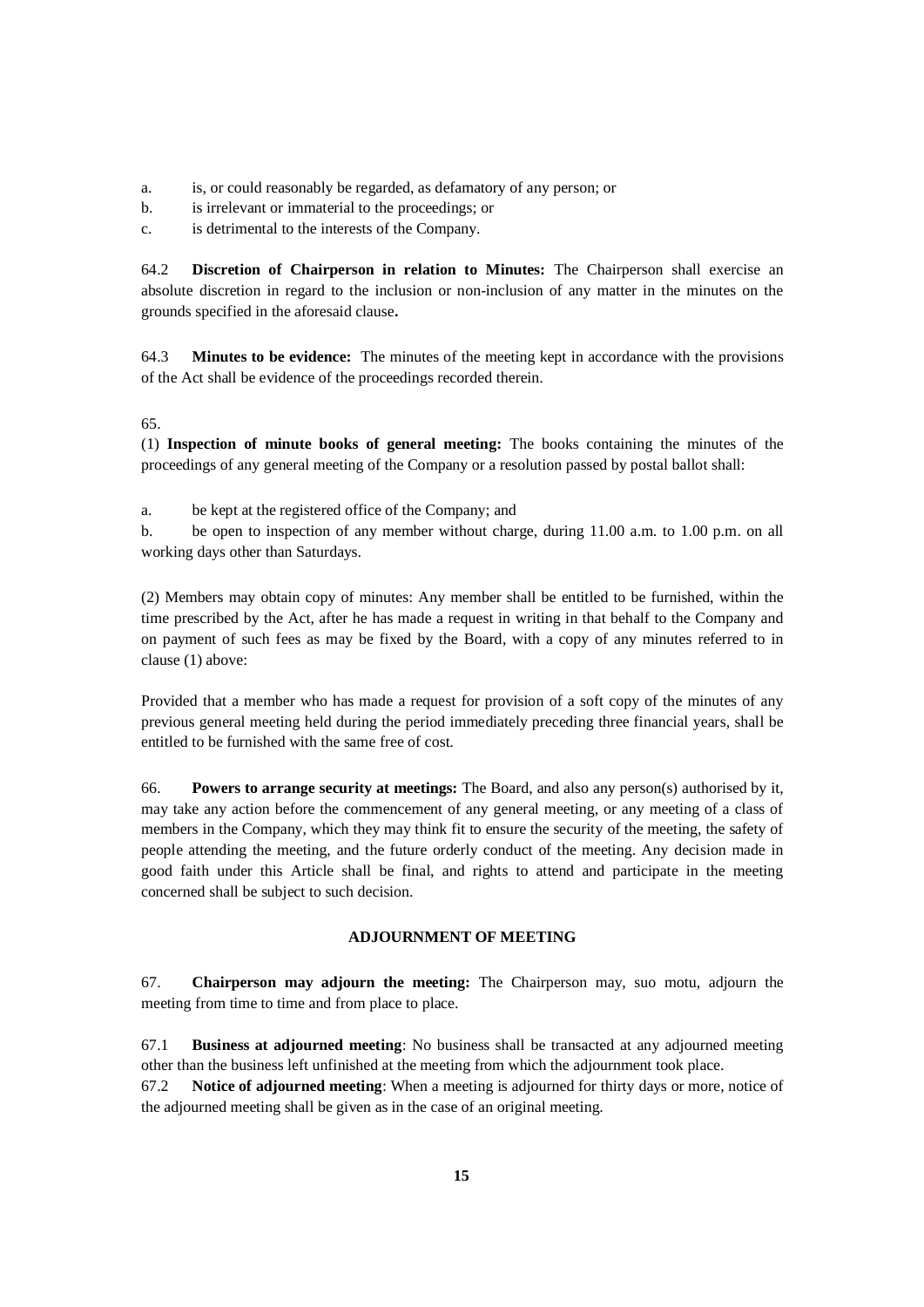67.3 **Notice of adjourned meeting not required :** Save as aforesaid, and save as provided in the Act, it shall not be necessary to give any notice of an adjournment or of the business to be transacted at an adjourned meeting.

## **VOTING RIGHTS**

68. **Entitlement to vote on show of hands and on poll:** Subject to any rights or restrictions for the time being attached to any class or classes of shares -

a. on a show of hands, every member present in person shall have one vote; and

b. on a poll, the voting rights of members shall be in proportion to his share in the paid-up equity share capital of the company.

69. **Voting through electronic means** : A member may exercise his vote at a meeting by electronic means in accordance with the Act and shall vote only once.

70. **Vote of joint- holders:** In the case of joint holders, the vote of the senior who tenders a vote, whether in person or by proxy, shall be accepted to the exclusion of the votes of the other joint holders.

71. **Seniority of names** : For this purpose, seniority shall be determined by the order in which the names stand in the register of members.

72. **How members non compos mentis and minor may vote**: A member of unsound mind, or in respect of whom an order has been made by any court having jurisdiction in lunacy, may vote, whether on a show of hands or on a poll, by his committee or other legal guardian, and any such committee or guardian may, on a poll, vote by proxy. If any member be a minor, the vote in respect of his share or shares shall be by his guardian or any one of his guardians.

73. **Votes in respect of shares of deceased or insolvent members, etc.:** Subject to the provisions of the Act and other provisions of these Articles, any person entitled under the Transmission Clause to any shares may vote at any general meeting in respect thereof as if he was the registered holder of such shares, provided that at least 48 (forty eight) hours before the time of holding the meeting or adjourned meeting, as the case may be, at which he proposes to vote, he shall duly satisfy the Board of his right to such shares unless the Board shall have previously admitted his right to vote at such meeting in respect thereof.

74. **Business may proceed pending poll:** Any business other than that upon which a poll has been demanded may be proceeded with, pending the taking of the poll.

75. **Restriction on voting rights:** No member shall be entitled to vote at any general meeting unless all calls or other sums presently payable by him in respect of shares in the Company have been paid or in regard to which the Company has exercised any right of lien.

76. **Restriction on exercise of voting rights in other cases to be void:** A member is not prohibited from exercising his voting on the ground that he has not held his share or other interest in the Company for any specified period preceding the date on which the vote is taken, or on any other ground not being a ground set out in the preceding Article.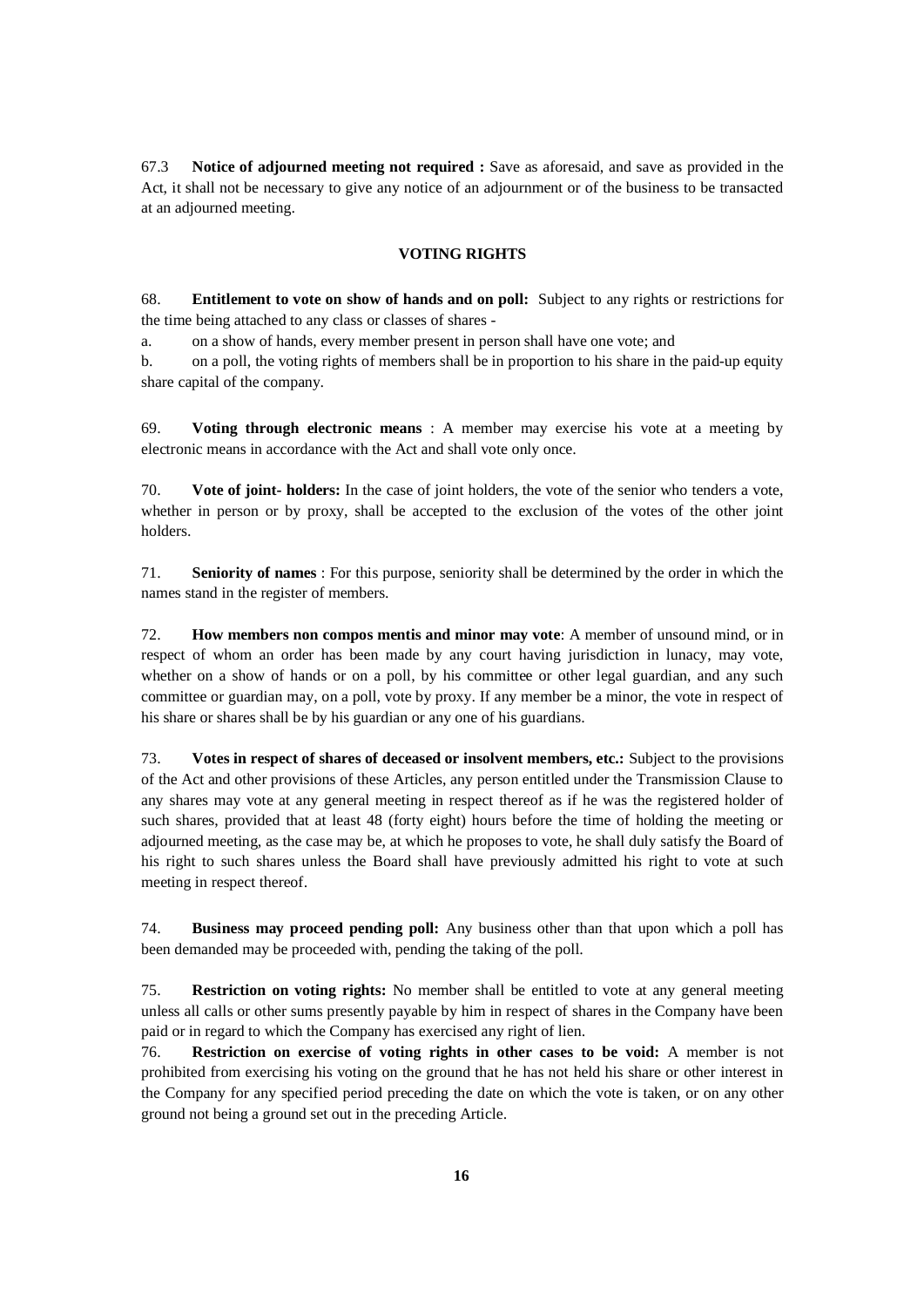77. **Equal rights of members:** Any member whose name is entered in the register of members of the Company shall enjoy the same rights and be subject to the same liabilities as all other members of the same class.

### **PROXY**

78. **Member may vote in person or otherwise**: Any member entitled to attend and vote at a general meeting may do so either personally or through his constituted attorney or through another person as a proxy on his behalf, for that meeting.

79. **Proxies when to be deposited**: The instrument appointing a proxy and the power-ofattorney or other authority, if any, under which it is signed or a notarised copy of that power or authority, shall be deposited at the registered office of the Company not less than 48 hours before the time for holding the meeting or adjourned meeting at which the person named in the instrument proposes to vote, and in default the instrument of proxy shall not be treated as valid.

80. **Form of proxy**: An instrument appointing a proxy shall be in the form as prescribed in the Rules.

81. **Proxy to be valid notwithstanding death of the principal:** A vote given in accordance with the terms of an instrument of proxy shall be valid, notwithstanding the previous death or insanity of the principal or the revocation of the proxy or of the authority under which the proxy was executed, or the transfer of the shares in respect of which the proxy is given:

Provided that no intimation in writing of such death, insanity, revocation or transfer shall have been received by the Company at its office before the commencement of the meeting or adjourned meeting at which the proxy is used.

### **BOARD OF DIRECTORS**

82. **Board of Directors** : Unless otherwise determined by the Company in general meeting, the number of directors shall not be less than 3 (three) and shall not be more than 14 (fourteen).

83. **Directors not liable to retire by rotation:** Shri Gautam Chand Jain shall be a director not liable to retire by rotation. The Board shall have the power to determine the directors whose period of office is or is not liable to determination by retirement of directors by rotation.

84. **Same individual may be Chairperson and Managing Director/ Chief Executive Officer:** The same individual may, at the same time, be appointed as the Chairperson of the Company as well as the Managing Director or Chief Executive Officer of the Company.

85. **Remuneration of directors** : The remuneration of the directors shall, in so far as it consists of a monthly payment, be deemed to accrue from day-to-day.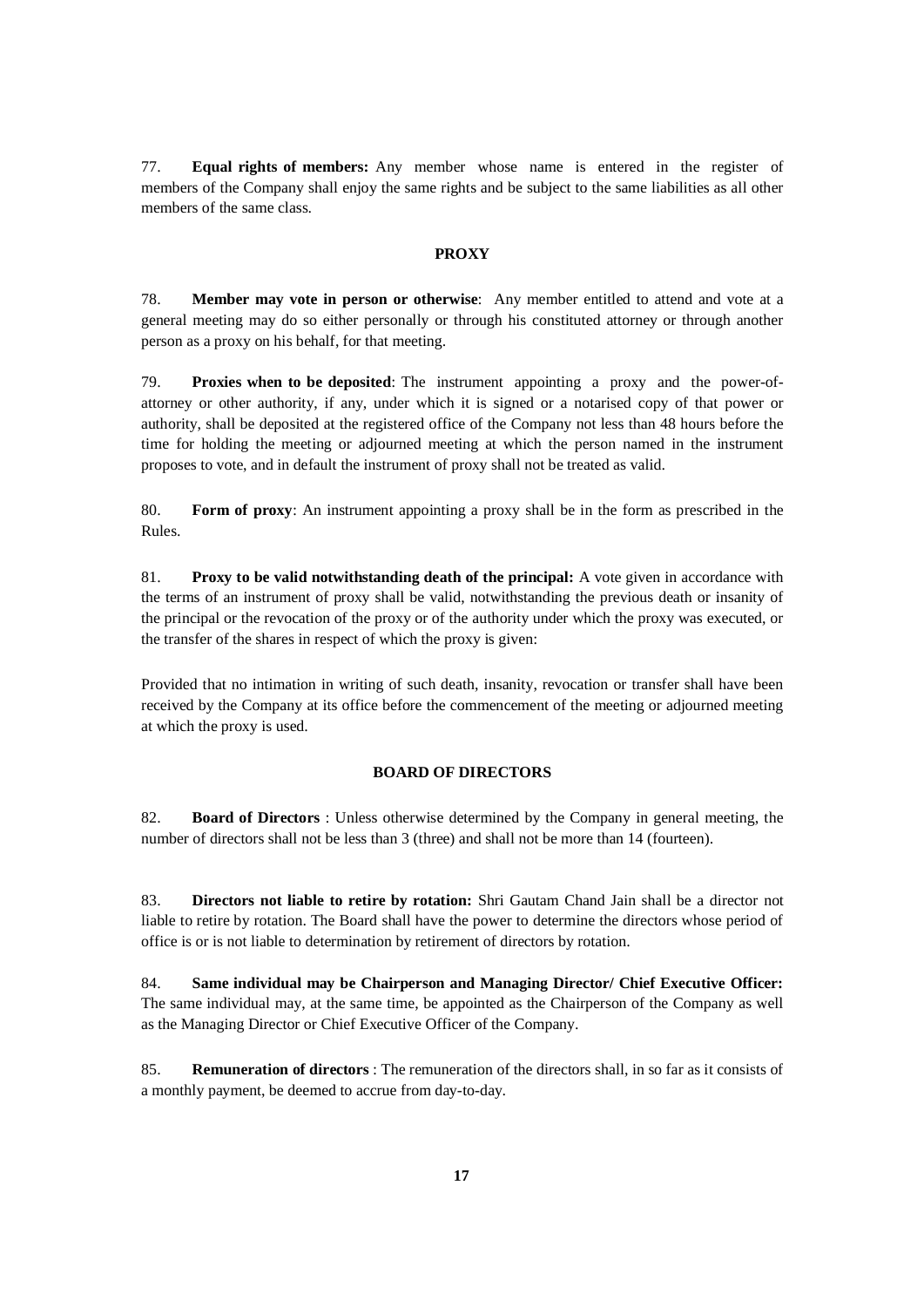85.1 Remuneration to require members' consent : The remuneration payable to the directors, including any managing or whole-time director or manager, if any, shall be determined in accordance with and subject to the provisions of the Act by an ordinary resolution passed by the Company in general meeting.

85.2 Travelling and other expenses : In addition to the remuneration payable to them in pursuance of the Act, the directors may be paid all travelling, hotel and other expenses properly incurred by them—

a. in attending and returning from meetings of the Board of Directors or any committee thereof or general meetings of the Company; or

b. in connection with the business of the Company.

c. The fees payable to the Director for attending the meeting of the Board or committee thereof shall be decided by the Board of Directors from time to time within the maximum limits of such fees that may be prescribed under the Act or the Rules.

86. **Execution of negotiable instruments**: All cheques, promissory notes, drafts, hundis, bills of exchange and other negotiable instruments, and all receipts for monies paid to the Company, shall be signed, drawn, accepted, endorsed, or otherwise executed, as the case may be, by such person and in such manner as the Board shall from time to time by resolution determine.

87. **Appointment of additional directors:** Subject to the provisions of the Act, the Board shall have power at any time, and from time to time, to appoint a person as an additional director, provided the number of the directors and additional directors together shall not at any time exceed the maximum strength fixed for the Board by the Articles.

87.1 **Duration of office of additional director** : Such person shall hold office only up to the date of the next annual general meeting of the Company but shall be eligible for appointment by the Company as a director at that meeting subject to the provisions of the Act.

88. **Appointment of alternate director**: The Board may appoint an alternate director to act for a director (hereinafter in this Article called "the Original Director") during his absence for a period of not less than three months from India. No person shall be appointed as an alternate director for an independent director unless he is qualified to be appointed as an independent director under the provisions of the Act.

88.1 **Duration of office of alternate director**: An alternate director shall not hold office for a period longer than that permissible to the Original Director in whose place he has been appointed and shall vacate the office if and when the Original Director returns to India.

88.2 **Re-appointment provisions applicable to Original Director** : If the term of office of the Original Director is determined before he returns to India the automatic reappointment of retiring directors in default of another appointment shall apply to the Original Director and not to the alternate director.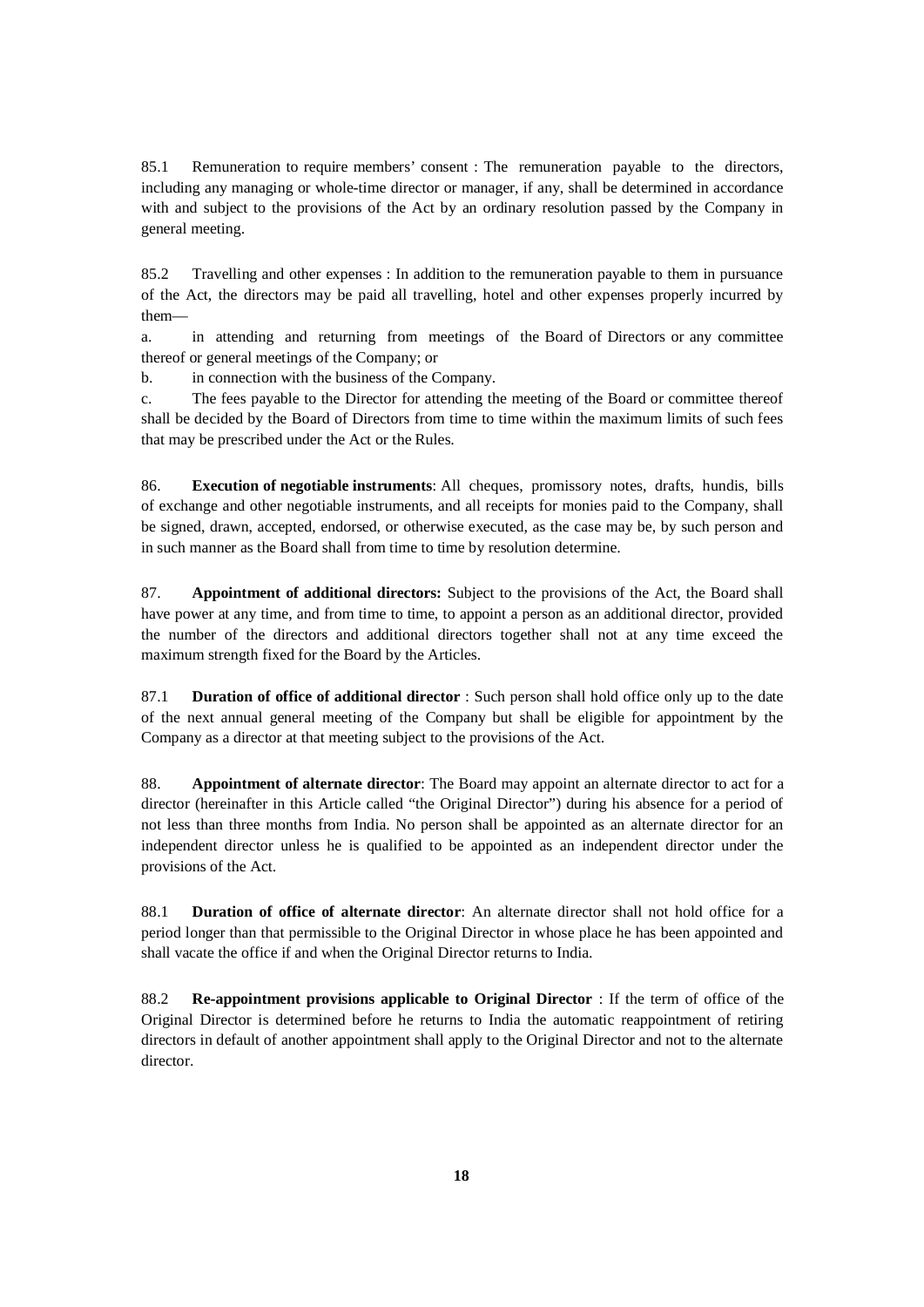89. **Appointment of director to fill a casual vacancy**: If the office of any director appointed by the Company in general meeting is vacated before his term of office expires in the normal course, the resulting casual vacancy may, be filled by the Board of Directors at a meeting of the Board.

89.1 **Duration of office of Director appointed to fill casual vacancy:** The director so appointed shall hold office only upto the date upto which the director in whose place he is appointed would have held office if it had not been vacated.

### **POWERS OF BOARD**

90. **General powers of the Company vested in Board**: The management of the business of the Company shall be vested in the Board and the Board may exercise all such powers, and do all such acts and things, as the Company is by the memorandum of association or otherwise authorized to exercise and do, and, not hereby or by the statute or otherwise directed or required to be exercised or done by the Company in general meeting but subject nevertheless to the provisions of the Act and other laws and of the memorandum of association and these Articles and to any regulations, not being inconsistent with the memorandum of association and these Articles or the Act, from time to time made by the Company in general meeting provided that no such regulation shall invalidate any prior act of the Board which would have been valid if such regulation had not been made.

#### **PROCEEDINGS OF THE BOARD**

91. **When meeting to be convened**: The Board of Directors may meet for the conduct of business, adjourn and otherwise regulate its meetings, as it thinks fit.

91.1 Who may summon Board meeting: The Chairperson or any one Director with the previous consent of the Chairperson may, or the company secretary on the direction of the Chairperson shall, at any time, summon a meeting of the Board.

91.2 **Quorum for Board meetings:** The quorum for a Board meeting shall be as provided in the Act.

91.3 **Participation at Board meetings:** The participation of directors in a meeting of the Board may be either in person or through video conferencing or audio visual means or teleconferencing, as may be prescribed by the Rules or permitted under law.

91.4 **Questions at Board meeting how decided:** Save as otherwise expressly provided in the Act, questions arising at any meeting of the Board shall be decided by a majority of votes.

91.5 **Casting vote of Chairperson at Board meeting:** In case of an equality of votes, the Chairperson of the Board, if any, shall have a second or casting vote.

92. **Directors not to act when number falls below minimum**: The continuing directors may act notwithstanding any vacancy in the Board; but, if and so long as their number is reduced below the quorum fixed by the Act for a meeting of the Board, the continuing directors or director may act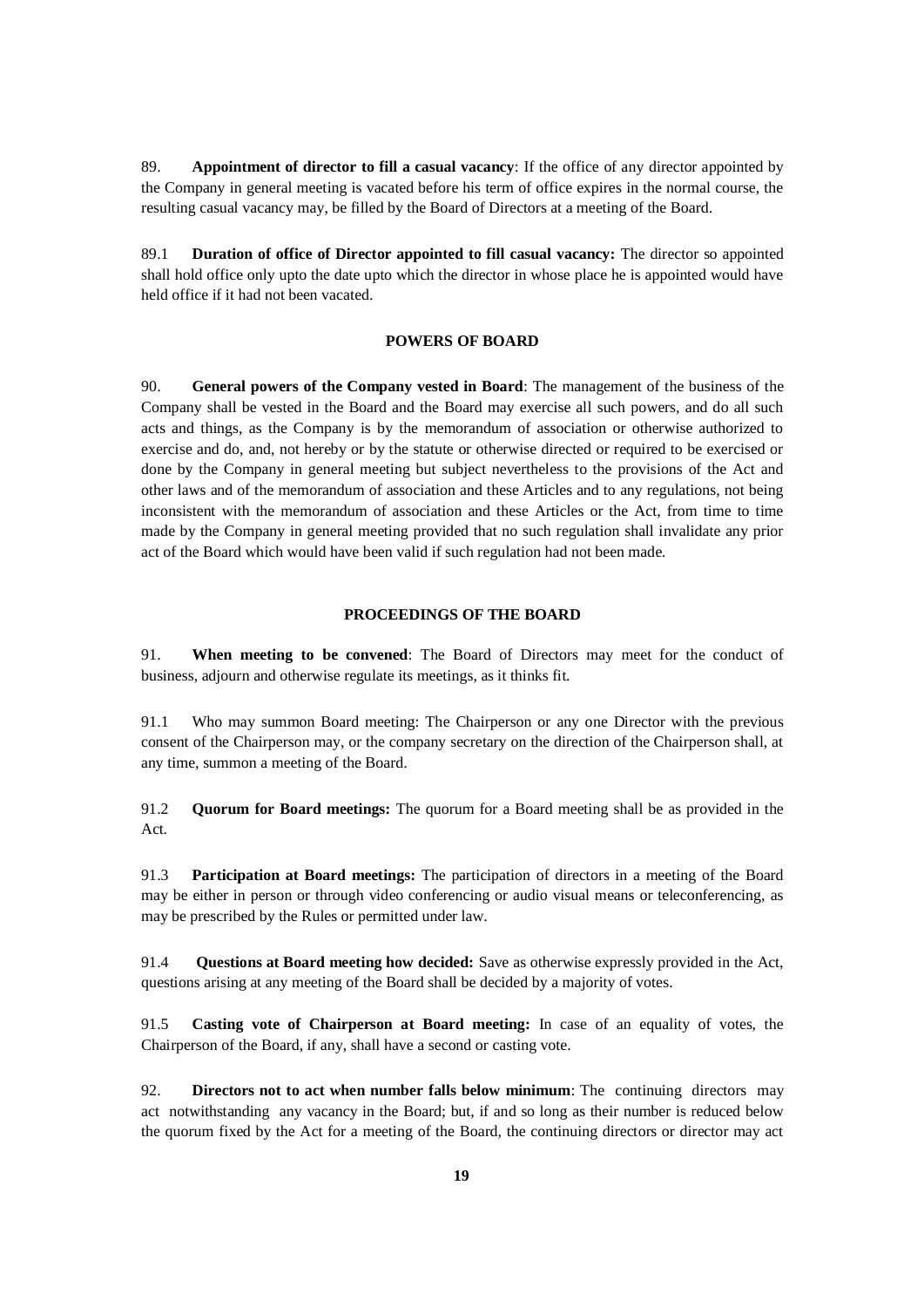for the purpose of increasing the number of directors to that fixed for the quorum, or of summoning a general meeting of the Company, but for no other purpose.

93. **Who to preside at meetings of the Board:** The Chairperson of the Company shall be the Chairperson at meetings of the Board. In his absence, the Board may elect a Chairperson of its meetings and determine the period for which he is to hold office.

93.1 **Directors to elect a Chairperson** : If no such Chairperson is elected, or if at any meeting the Chairperson is not present within fifteen minutes after the time appointed for holding the meeting, the directors present may choose one of their number to be Chairperson of the meeting.

94. **Delegation of powers:** The Board may, subject to the provisions of the Act, delegate any of its powers to Committees consisting of such member or members of its body as it thinks fit.

94.1 **Committee to conform to Board regulations:** Any Committee so formed shall, in the exercise of the powers so delegated, conform to any regulations that may be imposed on it by the Board.

94.2 **Participation at Committee meetings**: The participation of directors in a meeting of the Committee may be either in person or through video conferencing or audio visual means or teleconferencing, as may be prescribed by the Rules or permitted under law.

95. **Chairperson of Committee:** A Committee may elect a Chairperson of its meetings unless the Board, while constituting a Committee, has appointed a Chairperson of such Committee.

95.1 **Who to preside at meetings of Committee**: If no such Chairperson is elected, or if at any meeting the Chairperson is not present within fifteen minutes after the time appointed for holding the meeting, the members present may choose one of their members to be Chairperson of the meeting.

95.2 **Committee to meet** : A Committee may meet and adjourn as it thinks fit.

95.3 **Questions at Committee meeting how decided**: Questions arising at any meeting of a Committee shall be determined by a majority of votes of the members present.

95.4 **Casting vote of Chairperson at Committee meeting:** In case of an equality of votes, the Chairperson of the Committee shall have a second or casting vote.

96. **Acts of Board or Committee valid notwithstanding defect of appointment:** All acts done in any meeting of the Board or of a Committee thereof or by any person acting as a director, shall, notwithstanding that it may be afterwards discovered that there was some defect in the appointment of any one or more of such directors or of any person acting as aforesaid, or that they or any of them were disqualified or that his or their appointment had terminated, be as valid as if every such director or such person had been duly appointed and was qualified to be a director.

97. **Passing of resolution by circulation**: Save as otherwise expressly provided in the Act, a resolution in writing, signed, whether manually or by secure electronic mode, by a majority of the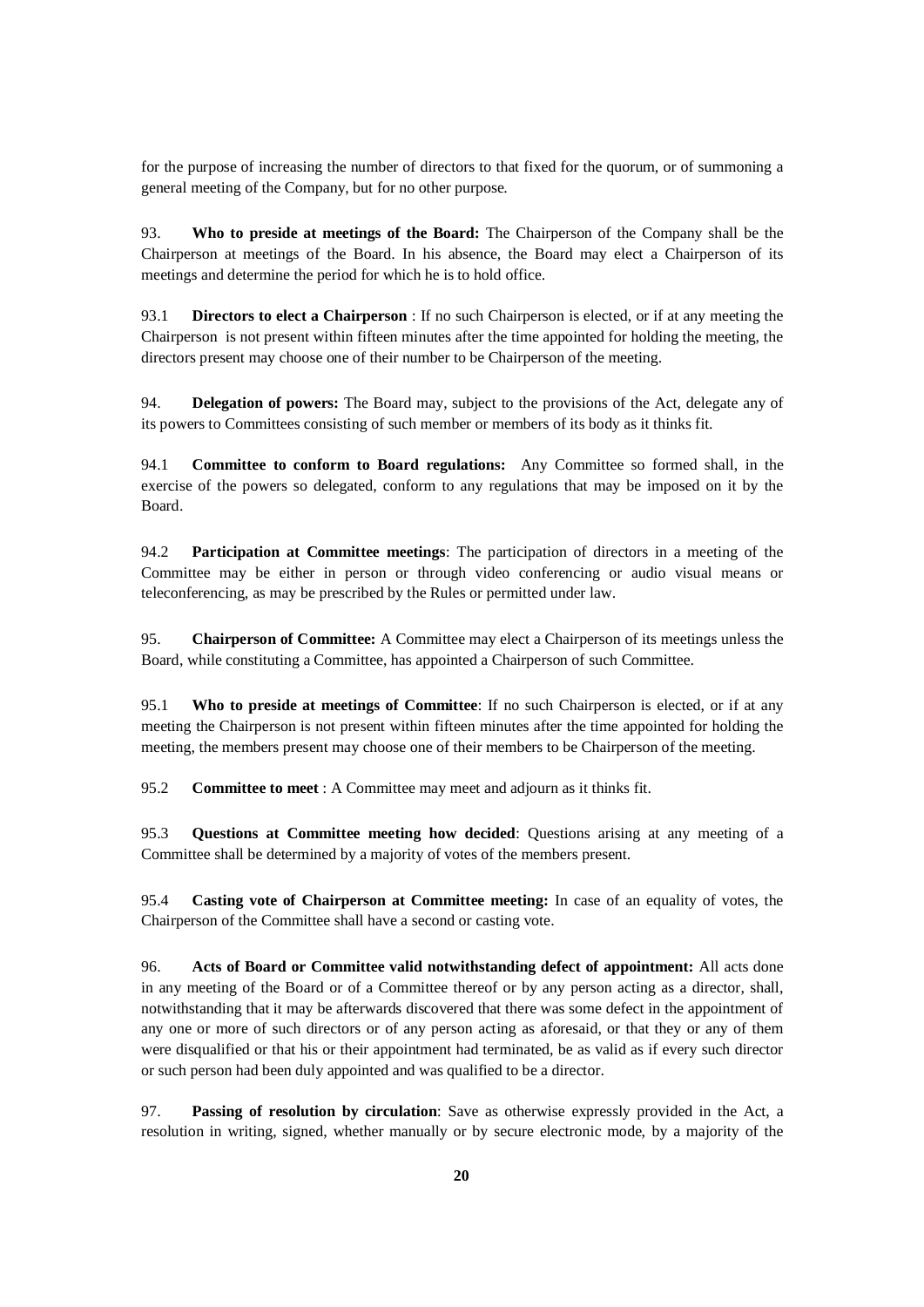members of the Board or of a Committee thereof, for the time being entitled to receive notice of a meeting of the Board or Committee, shall be valid and effective as if it had been passed at a meeting of the Board or Committee, duly convened and held.

# **CHIEF EXECUTIVE OFFICER , MANAGER, COMPANY SECRETARY AND CHIEF FINANCIAL OFFICER**

98. **Chief Executive Officer, etc.:** Subject to the provisions of the Act,—

a. chief executive officer, manager, company secretary and chief financial officer may be appointed by the Board for such term, at such remuneration and upon such conditions as it may think fit; and any chief executive officer, manager, company secretary and chief financial officer so appointed may be removed by means of a resolution of the Board; the Board may appoint one or more chief executive officers for its multiple businesses.

b. **Director may be chief executive officer, etc. :** A director may be appointed as chief executive officer, manager, company secretary or chief financial officer.

### **REGISTERS**

99. **Statutory registers** : The Company shall keep and maintain at its registered office all statutory registers namely, register of charges, register of members, register of debenture holders, register of any other security holders, the register and index of beneficial owners and annual return, register of loans, guarantees, security and acquisitions, register of investments not held in its own name and register of contracts and arrangements for such duration as the Board may, unless otherwise prescribed, decide, and in such manner and containing such particulars as prescribed by the Act and the Rules. The registers and copies of annual return shall be open for inspection during 11.00 a.m. to 1.00 p.m. on all working days, other than Saturdays, at the registered office of the Company by the persons entitled thereto on payment, where required, of such fees as may be fixed by the Board but not exceeding the limits prescribed by the Rules.

100. **Foreign register**: The Company may exercise the powers conferred on it by the Act with regard to the keeping of a foreign register; and the Board may (subject to the provisions of the Act) make and vary such regulations as it may think fit respecting the keeping of any such register. The foreign register shall be open for inspection and may be closed, and extracts may be taken therefrom and copies thereof may be required, in the same manner, mutatis mutandis, as is applicable to the register of members.

#### **THE SEAL**

101. **The Seal, its custody and use affixation of Seal:** The Board shall provide for the safe custody of the Seal. The Seal of the Company shall not be affixed to any instrument except by the authority of a resolution of the Board or of a Committee of the Board authorised by it in that behalf, and except in the presence of at least one director or the manager, if any, or of the secretary or such other person as the Board may appoint for the purpose; and such director or manager or the secretary or other person aforesaid shall sign every instrument to which the seal of the Company is so affixed in their presence.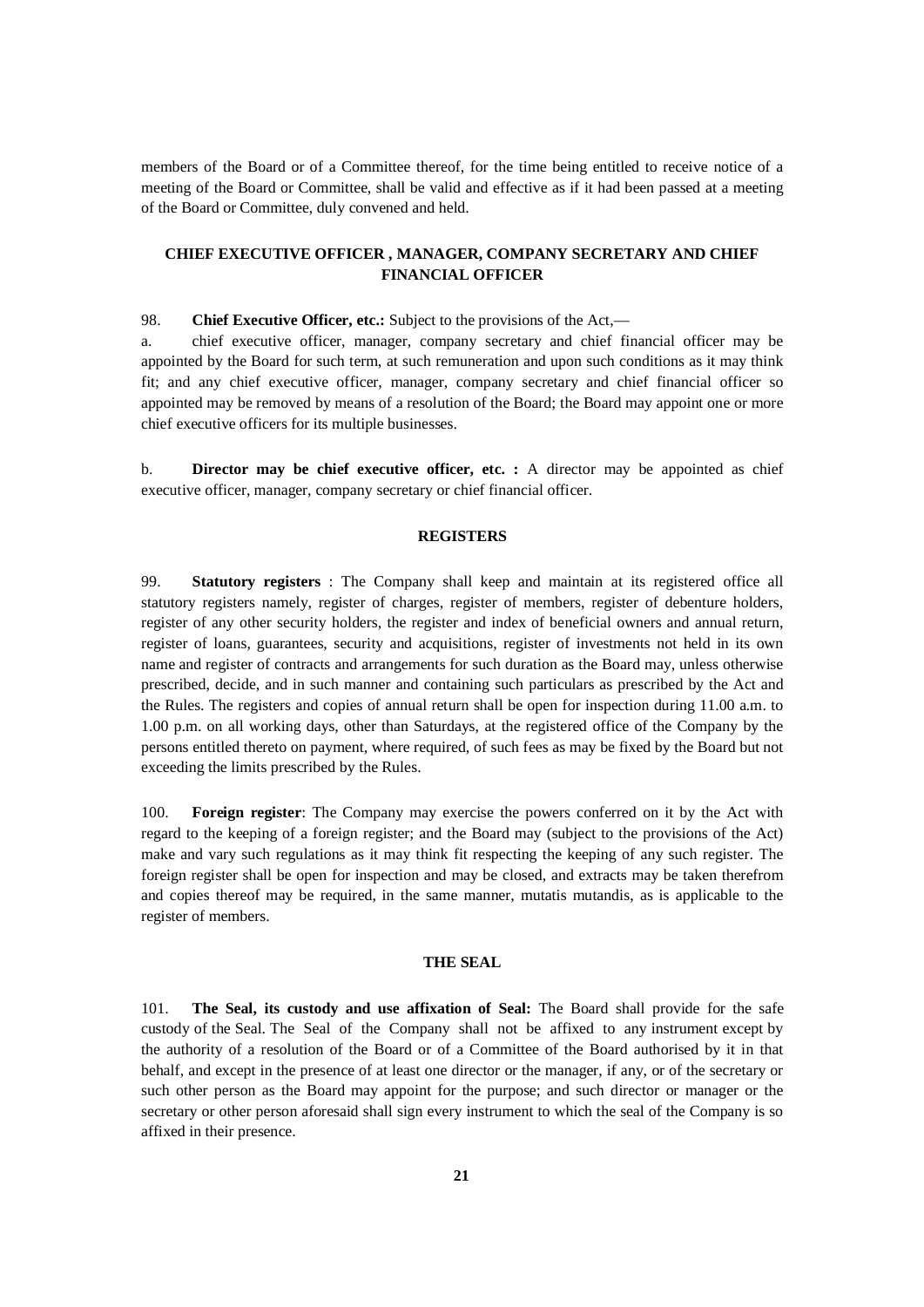## **DIVIDENDS AND RESERVE**

102. **Company in general meeting may declare dividends**: The Company in general meeting may declare dividends, but no dividend shall exceed the amount recommended by the Board but the Company in general meeting may declare a lesser dividend.

103. **Interim dividend:** Subject to the provisions of the Act, the Board may from time to time pay to the members such interim dividends of such amount on such class of shares and at such times as it may think fit.

104. **Dividends only to be paid out of profits:** The Board may, before recommending any dividend, set aside out of the profits of the Company such sums as it thinks fit as a reserve or reserves which shall, at the discretion of the Board, be applied for any purpose to which the profits of the Company may be properly applied, including provision for meeting contingencies or for equalising dividends; and pending such application, may, at the like discretion, either be employed in the business of the Company or be invested in such investments (other than shares of the Company) as the Board may, from time to time, think fit.

105. **Carry forward of profits:** The Board may also carry forward any profits which it may consider necessary not to divide, without setting them aside as a reserve.

106. **Division of profits:** Subject to the rights of persons, if any, entitled to shares with special rights as to dividends, all dividends shall be declared and paid according to the amounts paid or credited as paid on the shares in respect whereof the dividend is paid, but if and so long as nothing is paid upon any of the shares in the Company, dividends may be declared and paid according to the amounts of the shares.

107. **Payments in advance:** No amount paid or credited as paid on a share in advance of calls shall be treated for the purposes of this Article as paid on the share.

108. **Dividends to be apportioned:** All dividends shall be apportioned and paid proportionately to the amounts paid or credited as paid on the shares during any portion or portions of the period in respect of which the dividend is paid; but if any share is issued on terms providing that it shall rank for dividend as from a particular date such share shall rank for dividend accordingly.

109. **No member to receive dividend whilst indebted to the Company and Company's right to reimbursement therefrom:** The Board may deduct from any dividend payable to any member all sums of money, if any, presently payable by him to the Company on account of calls or otherwise in relation to the shares of the Company.

110. **Retention of dividends**: The Board may retain dividends payable upon shares in respect of which any person is, under the Transmission Clause hereinbefore contained, entitled to become a member, until such person shall become a member in respect of such shares.

111. **Dividend how remitted:** Any dividend, interest or other monies payable in cash in respect of shares may be paid by electronic mode or by cheque or warrant sent through the post directed to the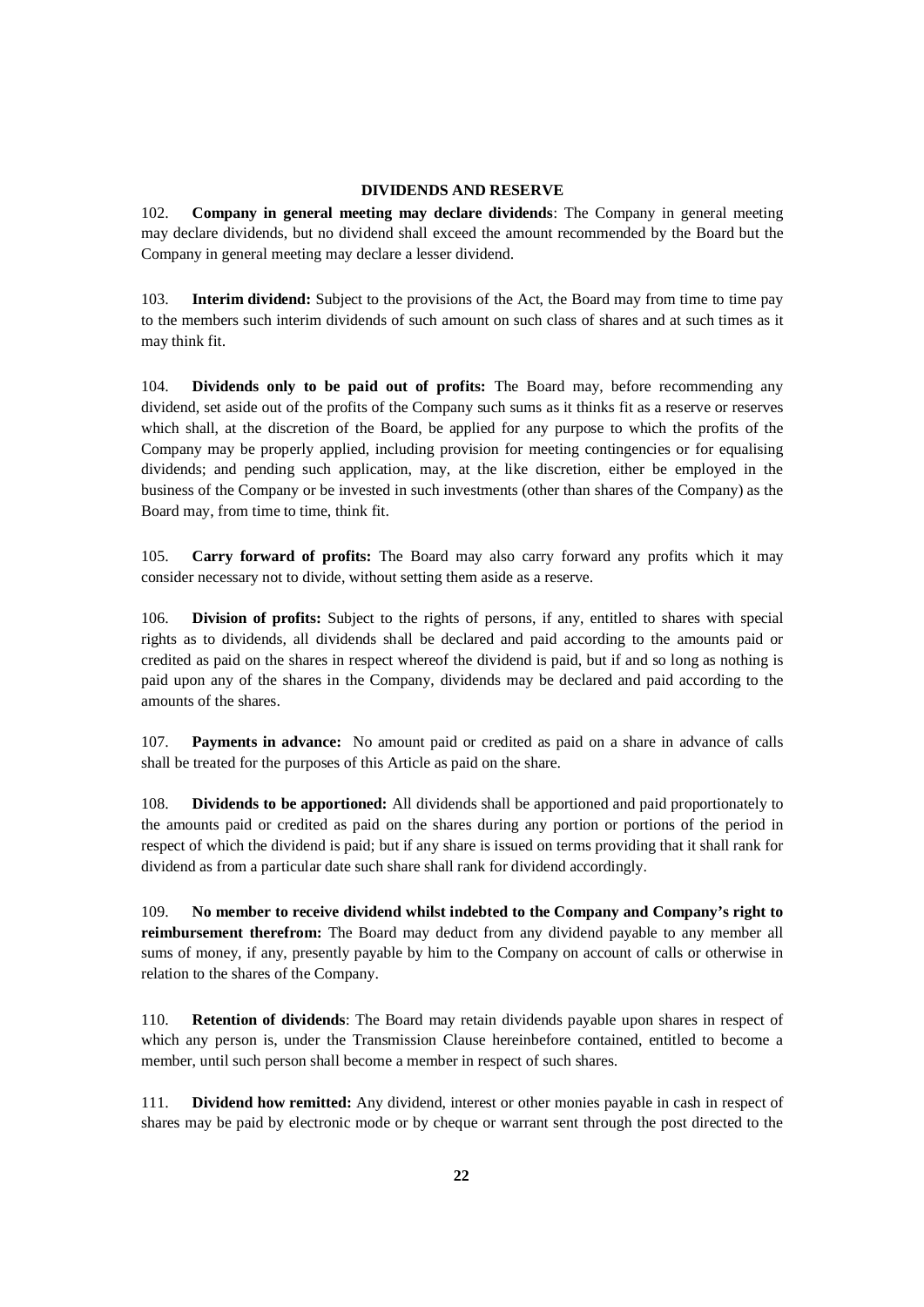registered address of the holder or, in the case of joint holders, to the registered address of that one of the joint holders who is first named on the register of members, or to such person and to such address as the holder or joint holders may in writing direct.

111.1 **Instrument of payment :** Every such cheque or warrant shall be made payable to the order of the person to whom it is sent.

111.2 **Discharge to Company :** Payment in any way whatsoever shall be made at the risk of the person entitled to the money paid or to be paid. The Company will not be responsible for a payment which is lost or delayed. The Company will be deemed to having made a payment and received a good discharge for it if a payment using any of the foregoing permissible means is made.

112. **Receipt of one holder sufficient** : Any one of two or more joint holders of a share may give effective receipts for any dividends, bonuses or other monies payable in respect of such share.

113. **No interest on dividends** : No dividend shall bear interest against the Company.

114. **Waiver of dividends** : The waiver in whole or in part of any dividend on any share by any document (whether or not under seal) shall be effective only if such document is signed by the member (or the person entitled to the share in consequence of the death or bankruptcy of the holder) and delivered to the Company and if or to the extent that the same is accepted as such or acted upon by the Board.

*114A: Forfeiture of Unclaimed Dividend: There shall be no forfeiture of unclaimed dividends before the claim becomes barred by law.*

#### **ACCOUNTS**

115. **Inspection by Directors:** The books of account and books and papers of the Company, or any of them, shall be open to the inspection of directors in accordance with the applicable provisions of the Act and the Rules.

116. **Restriction on inspection by members**: No member (not being a director) shall have any right of inspecting any books of account or books and papers or document of the Company except as conferred by law or authorised by the Board.

### **WINDING UP**

117. **Winding up of Company**: Subject to the applicable provisions of the Act and the Rules made thereunder -

a. If the Company shall be wound up, the liquidator may, with the sanction of a special resolution of the Company and any other sanction required by the Act, divide amongst the members, in specie or kind, the whole or any part of the assets of the Company, whether they shall consist of property of the same kind or not.